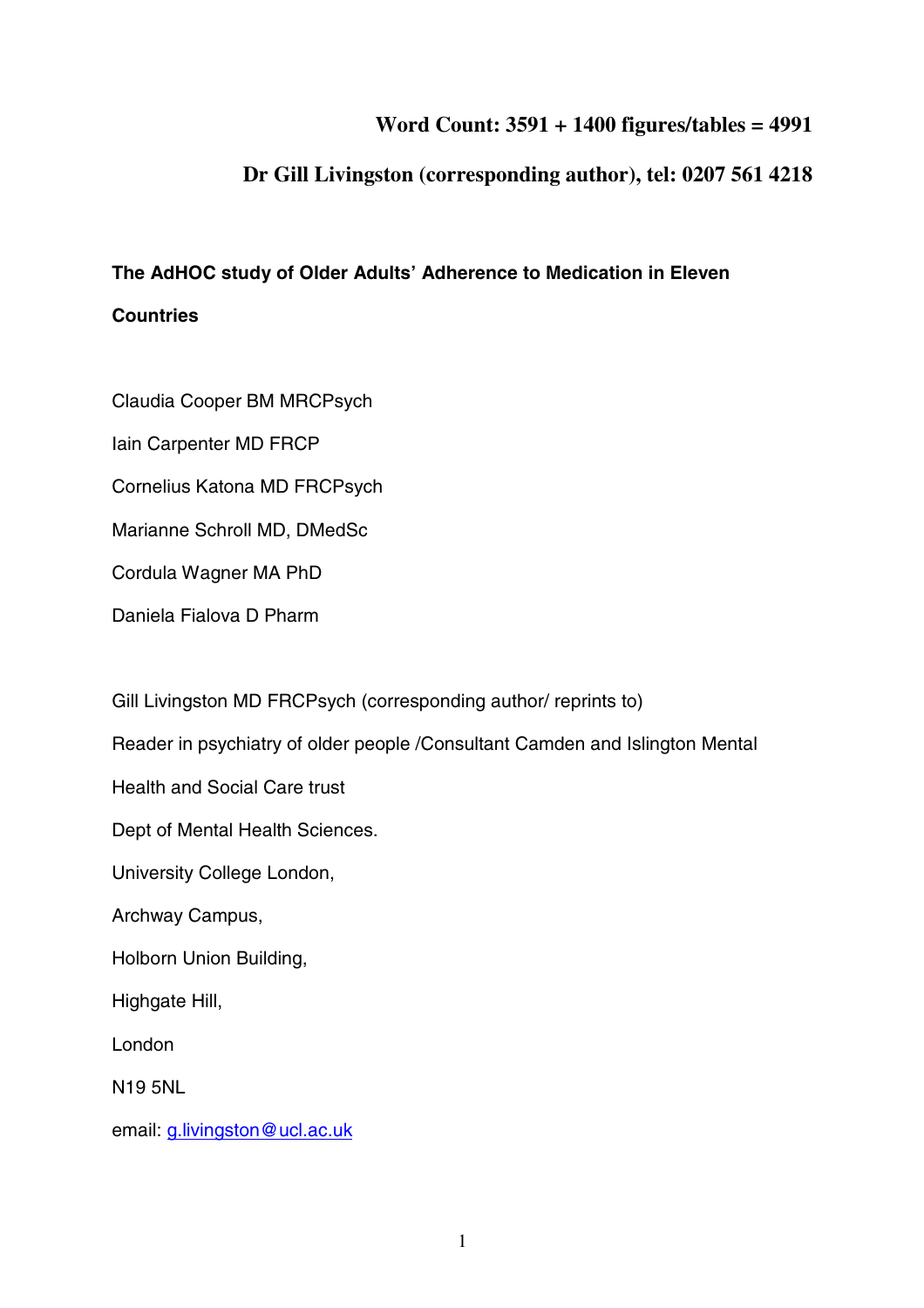Phone 020 7561 4218

Fax 020 7561 4236

Data collection was completed at eleven centres. The data analysis was completed at the above address.

# **ACKNOWLEDGMENT**

The AdHOC project was conducted by Fellows of the interRAI collaboration. We would like to thank all the participants and interviewers involved in this project. Funding was provided by the EC V<sup>th</sup> Framework Programme, funding contract number QLK6-2000-00002. We would like to thank our anonymous reviewers for their helpful comments.

**KEY WORDS:** prescriptions, drug; aged, dementia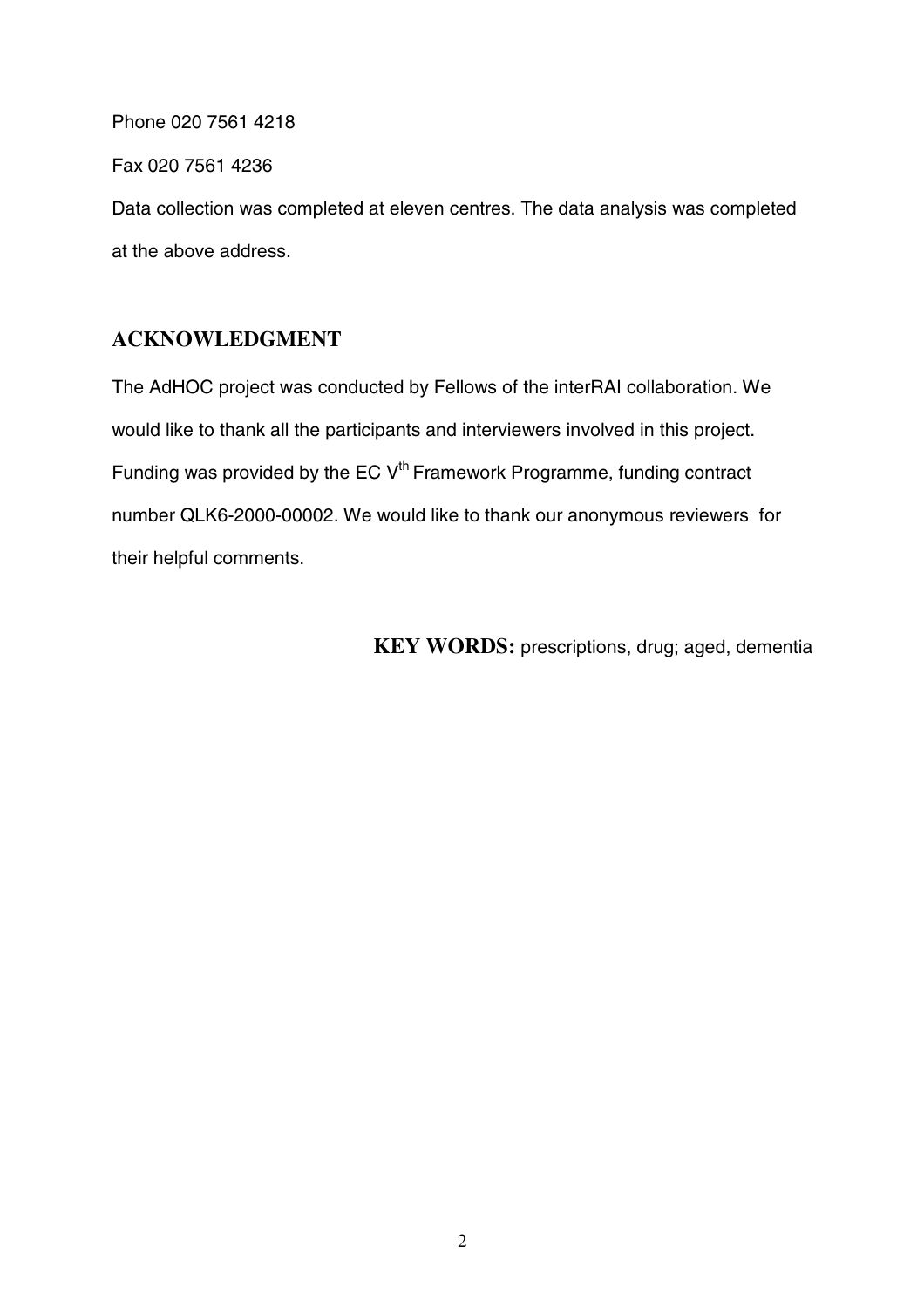## **ABSTRACT**

**BACKGROUND:** Compared with the resources expended developing, evaluating and making clinical decisions about prescribing medication, we know little about what determines whether people take it. Older adults are prescribed more medication than any other group. Poor adherence is a common reason for nonresponse to medication.

**OBJECTIVES:** To investigate cross-nationally the impact of demographic, psychiatric (including cognitive), physical health, behavioural and medication factors on adherence to medication in older adults.

**METHODS:** Researchers interviewed 3881 people over 65 who receive home care services using a structured interview at participants' places of residence in eleven countries. The main outcome measure was the percentage participants not adherent to medication.

**RESULTS:** 12.5% (n= 456) of people reported they were not fully adherent to medication. Non-adherence was predicted by problem drinking (OR=3.6), not having a doctor review medication (OR=3.3), dementia (OR=1.4 for every one point increase in impairment), good physical health (OR=1.2), resisting care (OR=2.1) being married (OR=2.3) and living in the Czech Republic (OR=4.7) or Germany  $(OR=1.4)$ .

**CONCLUSION:** People, who screen positive for problem drinking and with dementia, often undiagnosed are less likely to adhere to medication. Therefore doctors should consider dementia and problem drinking when prescribing for older adults. Interventions to improve adherence in older adults might be more effective if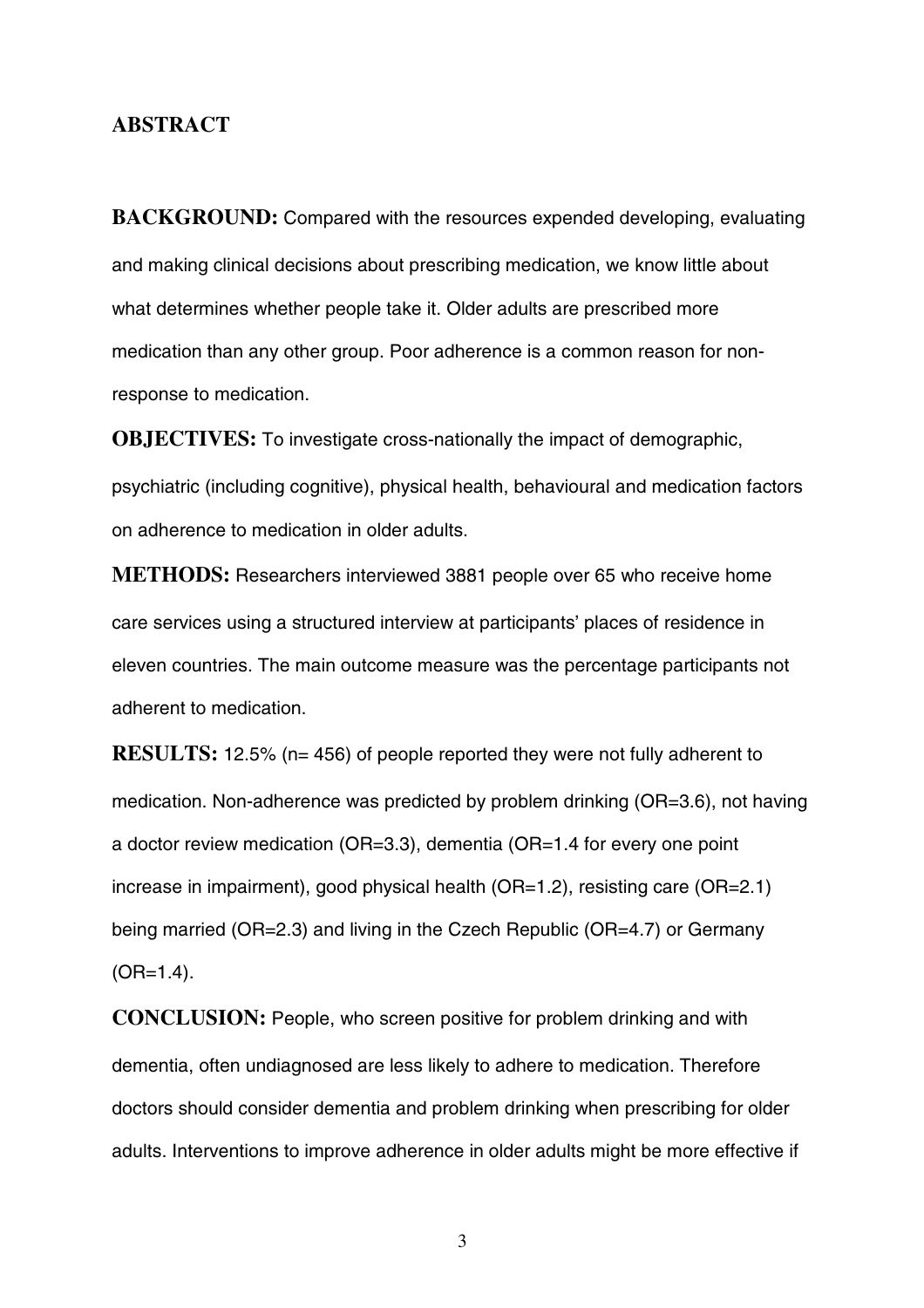targeted at these groups. It is possible that medication review enhances adherence, by improving the patient-doctor relationship, or by emphasising the relevance of medications.

## **INTRODUCTION**

Older adults receive more prescriptions per head than any other group<sup>1</sup>, but may adhere to only 60% of medication<sup>2</sup>. Compared with the resources expended developing, evaluating and making clinical decisions about prescribing medication for older adults, we know little about what determines whether patients actually take it. Adherence, defined as the extent to which a person's behaviour conforms to medical or health advice $^3$  determines response to treatment in all medical conditions. In North America, more than 10% of older peoples' medical emergency admissions and 25% of nursing home admissions $^{4,5}$  relate to medication non-adherence $^6$ .

Factors previously associated with non-adherence include being male<sup>7</sup>; less fear of illness, not living with a relative<sup>8</sup>; adverse effects, poor instructions, patients' disagreement with the need for treatment<sup>9</sup> and  $cost^{10}$ . Reasons older adults might be less adherent than younger adults include greater likelihood of cognitive deficits, poor physical health, polypharmacy and adverse effects. Conversely older adults may be more likely to adhere to medication, because of, for example lower rates of substance misuse. Some studies have excluded people with cognitive impairment so may overestimate adherence in older people. Findings concerning the relationship of age with adherence have been inconsistent e.g. improved adherence in people over  $50^{11}$ , decreased adherence in older age<sup>12,13</sup>, greater adherence in patients aged 55-64 years compared older and younger groups<sup>14</sup>, and, in people over 65, no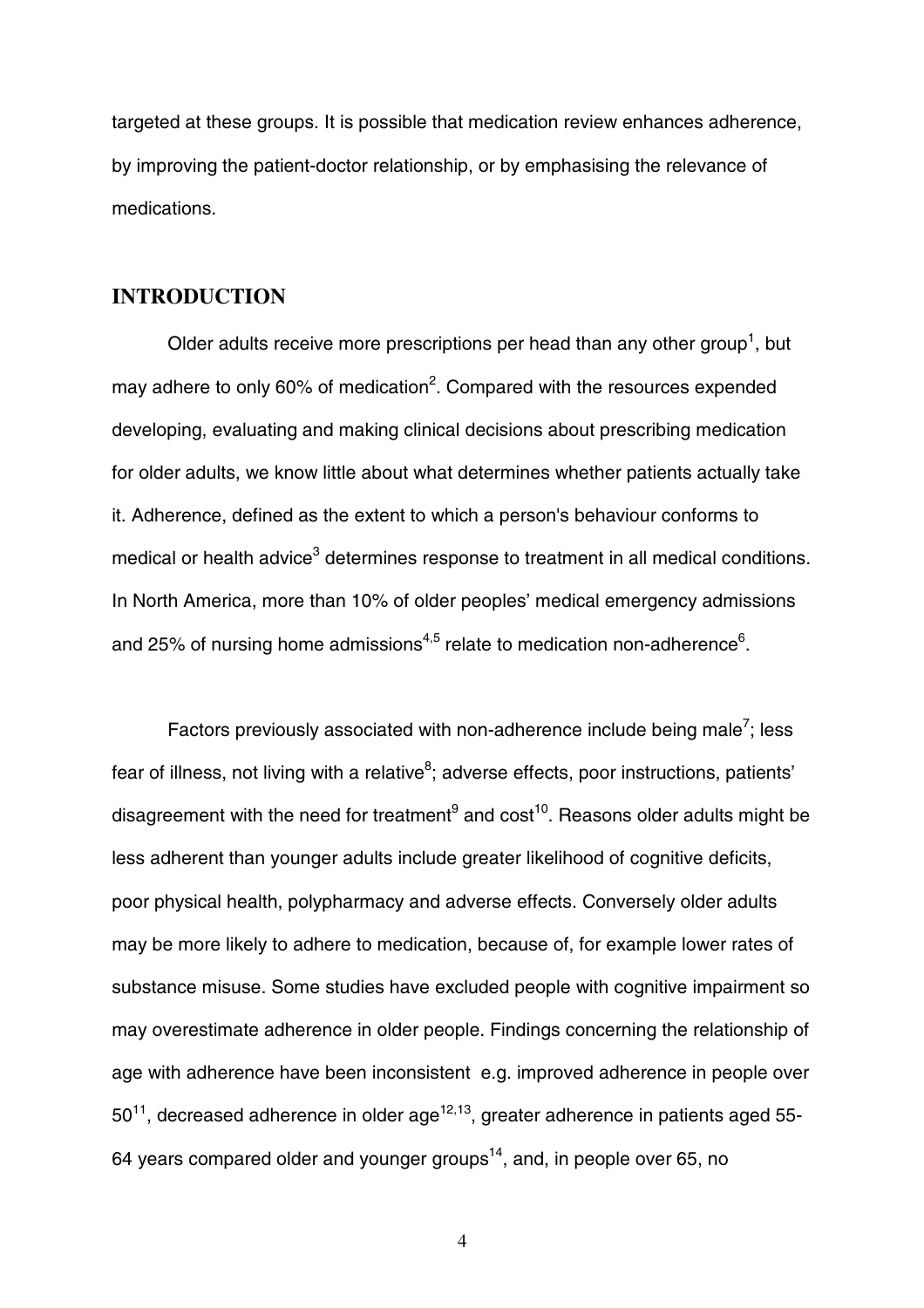difference in adherence between the younger and the oldest old<sup>10</sup>. Trials of interventions to improve adherence so far have been disappointing  $9,15$ . Knowing more about the associates of non-adherence in older adults may help develop and target measures to increase the proportion of medication actually taken, and therefore potentially to improve their effectiveness.

Nearly four thousand older adults living in eleven countries took part in the AdHOC (Aged in Home Care) study. We used this data to carry out the first crossnational study of adherence to medication, and to investigate the relationship of putative risk factors to adherence.

## **METHODS**

Ethics permission was granted in all countries according to local regulation.

#### Setting

3881 adults  $\geq$  65 years of age who were receiving health or social community services in any setting participated in the AdHOC study. Table 1 gives eligibility criteria for health and social services in the countries studied<sup>16</sup>. The mean level of dependency of participants was lowest in the Nordic countries, the Netherlands and the Czech Republic, followed by England and Germany, and highest in Italy and France<sup>16</sup>. Italy and the Czech Republic had the lowest levels of formal care provision, and the UK had the most.

Table 2 describes the population, numbers interviewed and refusal rates for each country. Each national study organiser selected an area judged to be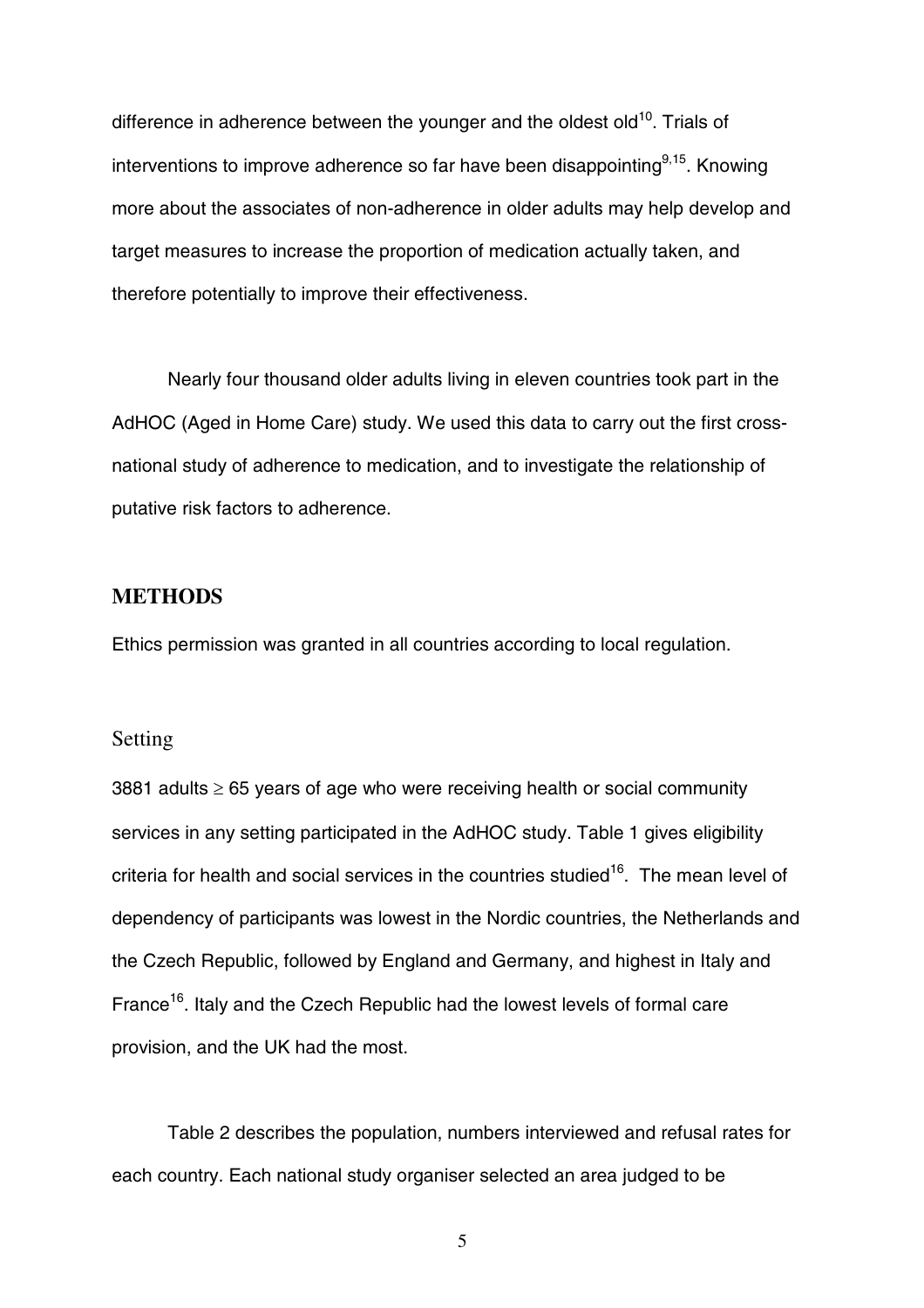representative of the country. Trained interviewers approached all potential participants in these areas for interview. Methodology is described by the AdHOC group16. We included AdHOC study participants who were taking prescribed medication. Medication data was available for 3803(98.0%) of people interviewed for the AdHOC study, of whom 3643 (94.0%) were taking prescribed medication.

## **Data Collection**

We recorded patient information using the interRAI (www.interrai.org) version 2.0 Minimum Data Set for Home Care (MDS-HC), which is a structured, standardised, assessment instrument with adequate psychometric properties<sup>17</sup>. The MDS-HC has been used for epidemiological research in several participating countries<sup>16</sup>. Prior to data collection, the instrument was translated, back-translated and examined for face validity in the language of each participating country.

We used adherence as our main outcome measure, and divided it into three bands: 100%, above 80% and below 80% adherence. We employed this high cut point for adherence, because we expected high rates of non-adherence in this frail, elderly study population and because these thresholds have been used previously<sup>18</sup>. Interviewers asked the participant (or their carer if the person was cognitively impaired or the carer administered the medication) open questions about their adherence such as "What medications have you taken today/ yesterday?" to ascertain reported adherence over the last seven days. They checked responses with medication available and prescriptions. We also analysed sociodemographic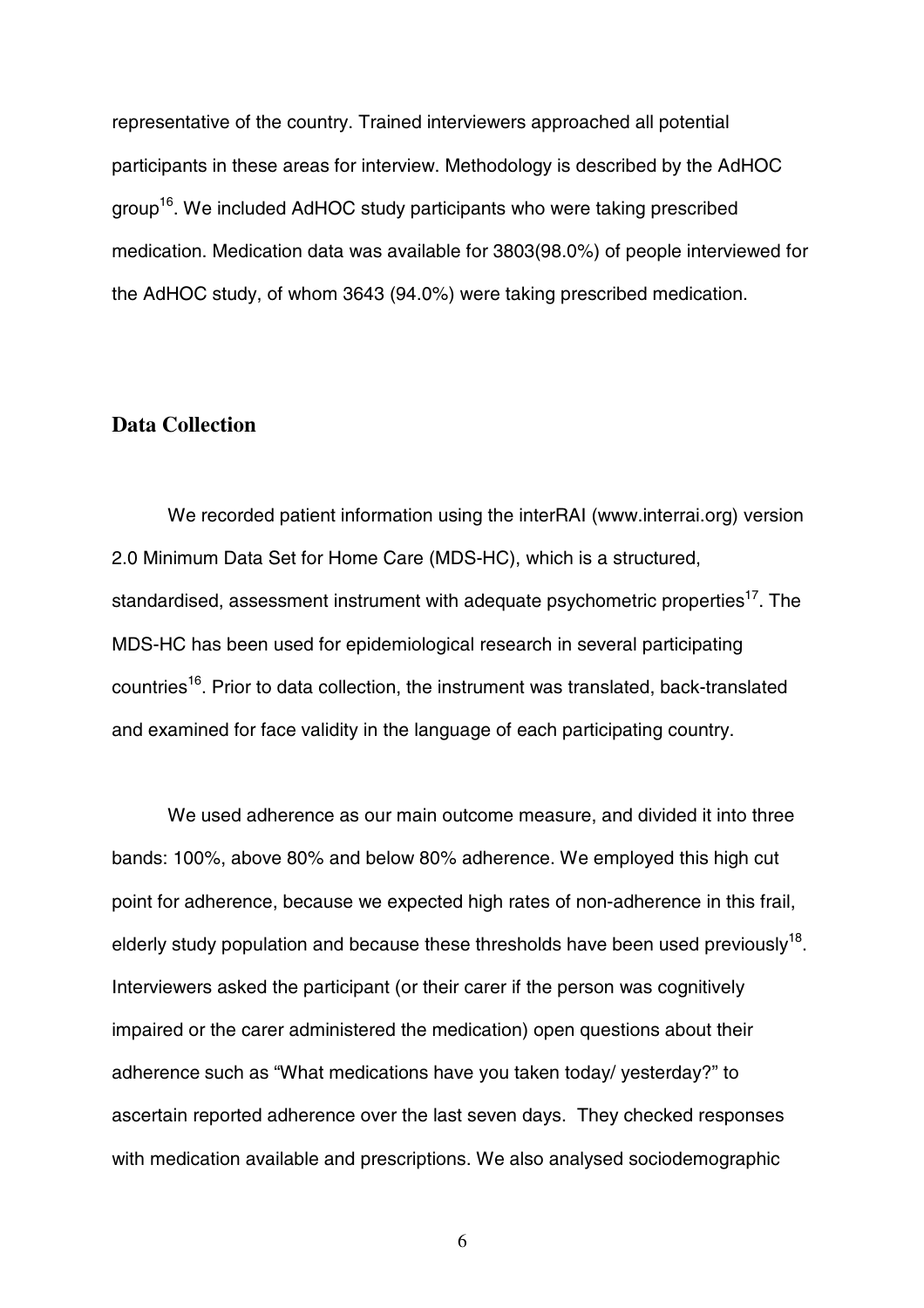data, and the following cognition, psychiatric and physical health and medication details which were collected at interview.

*Cognitive measure* - the MDS Cognitive Performance scale (CPS) score is a seven point scale measuring cognitive impairment (0 intact, 6 very severely impaired). A CPS score of two indicates dementia19. The mean MMSE score for those who score two is 19; those who score 3 is 15; those who score 4 is 7; those who score 5 is 5 and those who score 6 is  $0^{19}$ .

*Behavioral symptoms* - Carers were asked about presence of wandering (moving with no rational purpose, seemingly oblivious to needs or safety), verbally abusive behaviour (threatening, screaming at, or cursing others), physically abusive behaviour (hitting, shoving, scratching, sexually abusing others), socially inappropriate behaviour (making disruptive sounds, noisiness, screaming, selfabusing acts, sexual behavior or disrobing in public, smearing or throwing food or faeces, hoarding, rummaging through other's belongings) and resisting of care (resisting treatment, ADL assistance, eating or changes in position) in the last 3 days, and each item was scored as 0 (behaviour absent), 1 (behaviour present but easily altered with current interventions) and 2 (present and not easily altered). This behavioural scale has been validated against the Alzheimer's disease Patient Registry Physician Behavior checklist scores, with a correlation coefficient of 0.5<sup>20</sup>. Over 2 years the MDS behaviour domain (Effect Size (ES) = 0.058) was comparable to the Research Behaviour Checklist (ES =  $0.065$ ). These data demonstrate reasonable criterion validity of the MDS behavior rating scales $^{20}$ .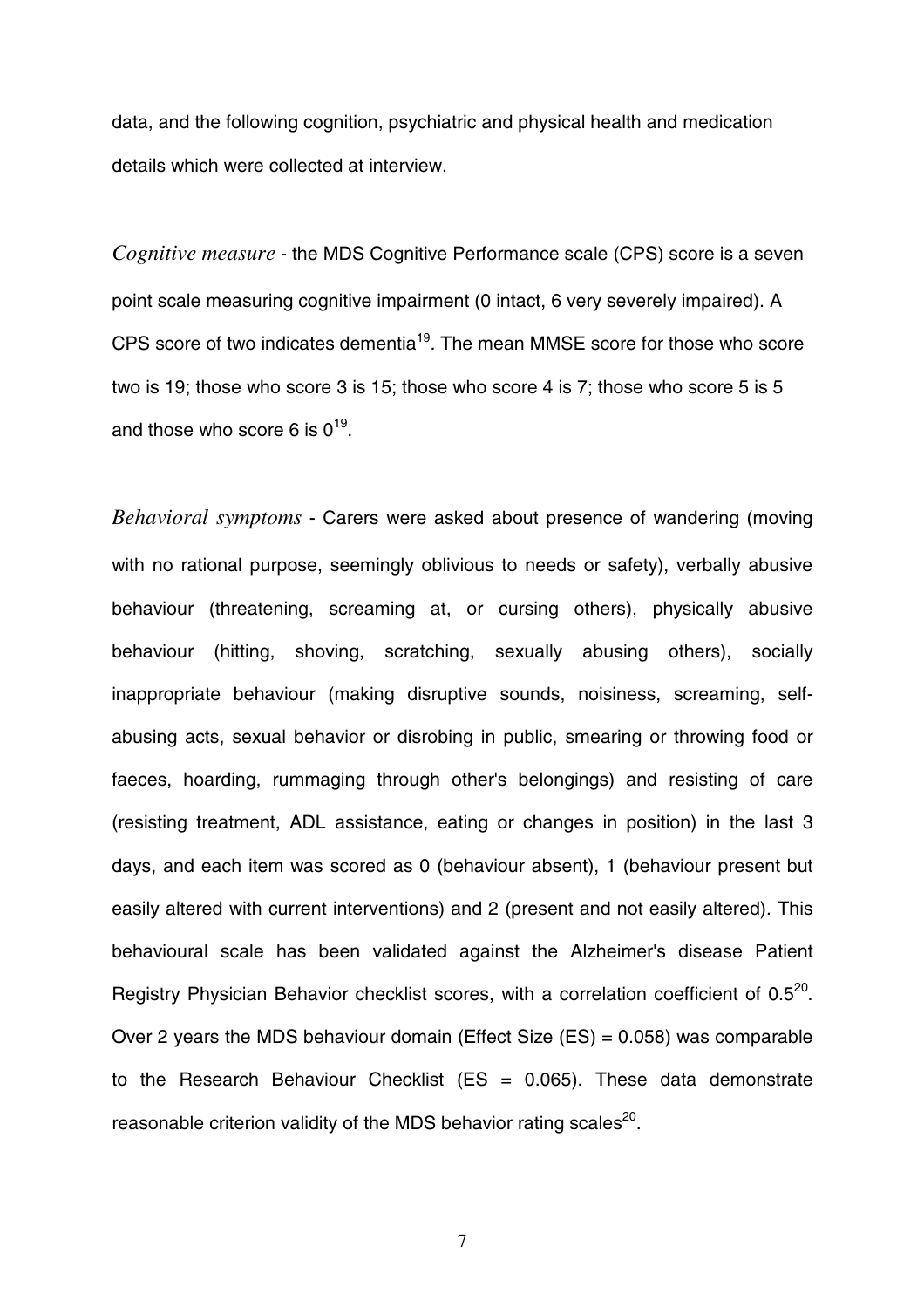*Psychiatric morbidity –* Participant were asked whether they had a psychiatric or dementia diagnosis, or had delirium in the last seven days.

The MDS-Depression Rating Scale Score (DRS) was used with a cut off point of 2/3 for caseness. It has been validated against the Hamilton Depression Rating Scale and the Cornell Scale, a measure of depression in dementia, and has high sensitivity (94% and 78% respectively) and specificity (72% and 77% respectively)<sup>21</sup>. It compared favourably with the Geriatric Depression Scale when tested against psychiatric DSM-IV diagnosis $^{21}$ .

*Alcohol misuse* - Interviewees screened positive for alcohol misuse if in the last 90 days, they had felt the need or were told to cut down on drinking, others were concerned about their drinking; they had a drink on waking to steady their nerves, or they had been in trouble due to drinking.

*Physical functioning –* Physical functioning was measured by using the MDS Activities of Daily Living Hierarchy (MDS-ADL)<sup>22</sup> and Instrumental Activities of Daily Living index (MDS-IADL) scores<sup>23</sup>. In addition, we recorded scale scores for hearing (0-3) and vision (0-4), with 0 representing no impairment.

*Medication –* Participants were asked about number of medications taken. Four classes of psychotropic drugs (antidepressants, anxiolytics, hypnotics and antipsychotics) were coded as prescribed or not prescribed in the last seven days.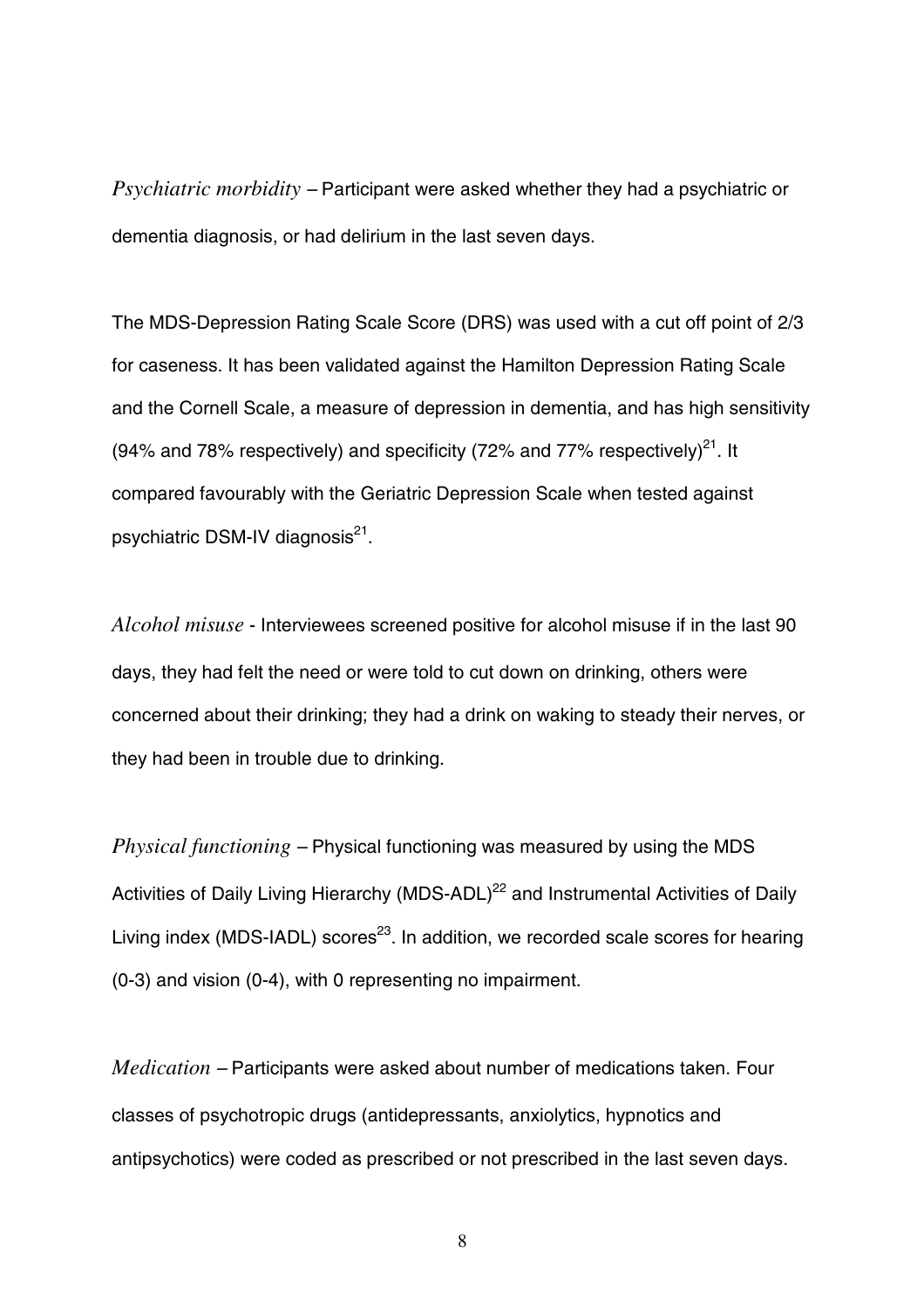Participants were asked if their medication had been reviewed by a doctor in the last six months.

#### Statistical methods

Because of the high number of statistical tests employed, we used a significance level of p<0.01 for univariate analyses. We calculated the proportion of people in the three categories of adherence and made cross-national comparisons using ANOVA and Tukey HSD *post hoc* tests to indicate which differences were significant. We determined which countries were significantly different to at least 7 and at least 8 others and reported this. We employed  $\chi^2$ -tests, and univariate analyses of variance as appropriate to compare proportions and means of each variable studied. We used a logistic regression to determine which factors were independent predictors of non-adherence, and calculated odds ratios (OR) and confidence intervals (CI). The independent variables we included were: age; gender; country of residence; living alone; living with a carer; living in residential/nursing home; marital status; amount of formal and informal care received; scales scores for hearing, vision, wandering, resisting care, verbally or physically abusive or socially inappropriate behaviour; score and caseness on CPS and DRS; screening positive for alcohol abuse; dementia diagnosis; any psychiatric diagnosis; ADL and IADL scale scores; number of medications; receipt of antidepressants, anxiolytics, antipsychotics, hypnotics; occurrence of medication review in the last six months.

#### **RESULTS**

The overall response rate for people approached was 79.7% (n=3878).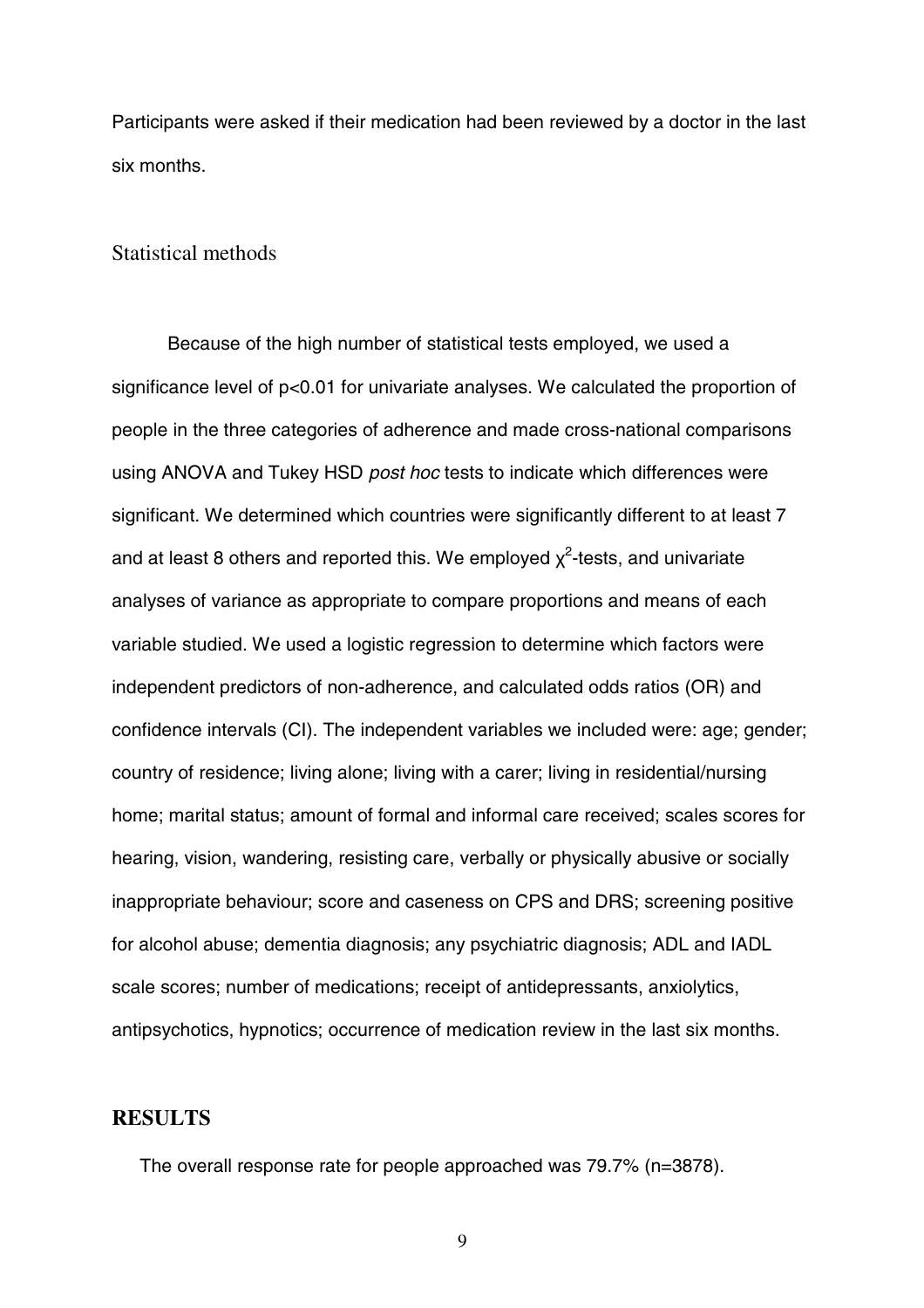#### **Cross-national Variation (table 3)**

12.5% (n= 456) of people reported they were not fully adherent to medication. The median number of medications prescribed was six, and 82.4% (n=3019) of people interviewed had received a medication review in the previous six months. Rates of non-adherence were highest in the Czech Republic and Germany.

#### **Univariate analysis**

Factors associated with reduced adherence on univariate analysis are reported in table 4. Those who were not currently married, lived alone, were cases or scored higher on the CPS or DRS scales, were diagnosed with dementia or delirium, were cases on the alcohol screen, exhibited behavioural problems of resisting care or wandering, and who had not had their medication reviewed by a doctor in the last six months were all less likely to be adherent. While people at all stages of dementia were less adherent than those without dementia, adherence rates demonstrated an inverse U-shaped relationship to CPS score, with lowest adherence in moderate dementia (figure 1). One way ANOVA demonstrated that adherence rates varied significantly with CPS score (F=7.32, d.f.=6; p<0.001), Tukey HSD *post hoc* tests indicated that the significant differences were between intact cognition and moderate (mean difference  $= 0.051$ ,  $p < 0.001$ ) and moderately severe (mean difference =  $0.076$ ,  $p<0.001$ ) impairment.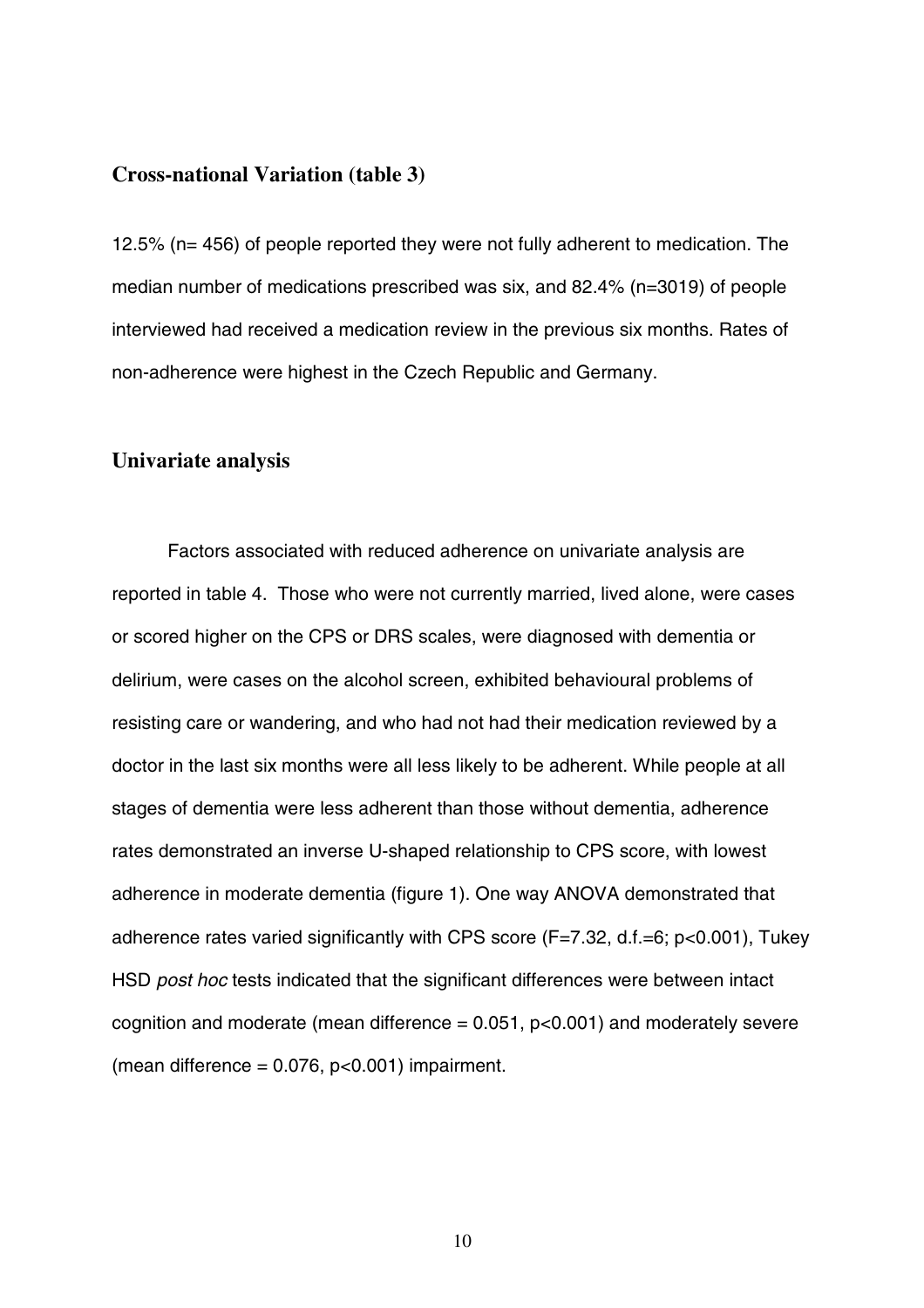## **Logistic Regression (table 5)**

As shown in table 5, non-adherence was predicted by screening positive for problem drinking, greater cognitive impairment, resisting care, being unmarried, lesser ADL impairment, no medication review in the last six months, and living in the Czech Republic or Germany. The overall model had a -2log likelihood of 766.250, cox and snell  $R^2$  of 0.051, and Nagelkerke  $R^2$  of 0.208.

## **DISCUSSION**

Adherence rates reported are higher than in previous studies, and did not decline with age. This might be because earlier studies have examined discontinuation rates, but we measured adherence to established medication regimes. Most older adults interviewed adhered to medication, even when experiencing psychiatric illness, physical morbidity, or cognitive decline, and despite taking on average six different types of medication daily. Problem drinking, dementia, no medication review in the last six months, resisting care and poorer ADL functioning predicted non-adherence.

Decreased adherence was associated with dementia, and with resisting care, which often occurs in people who have limited insight into their dementia. The nonlinear relationship between adherence to medication and cognitive function, with adherence lowest in those with moderate impairment, appears to explain previous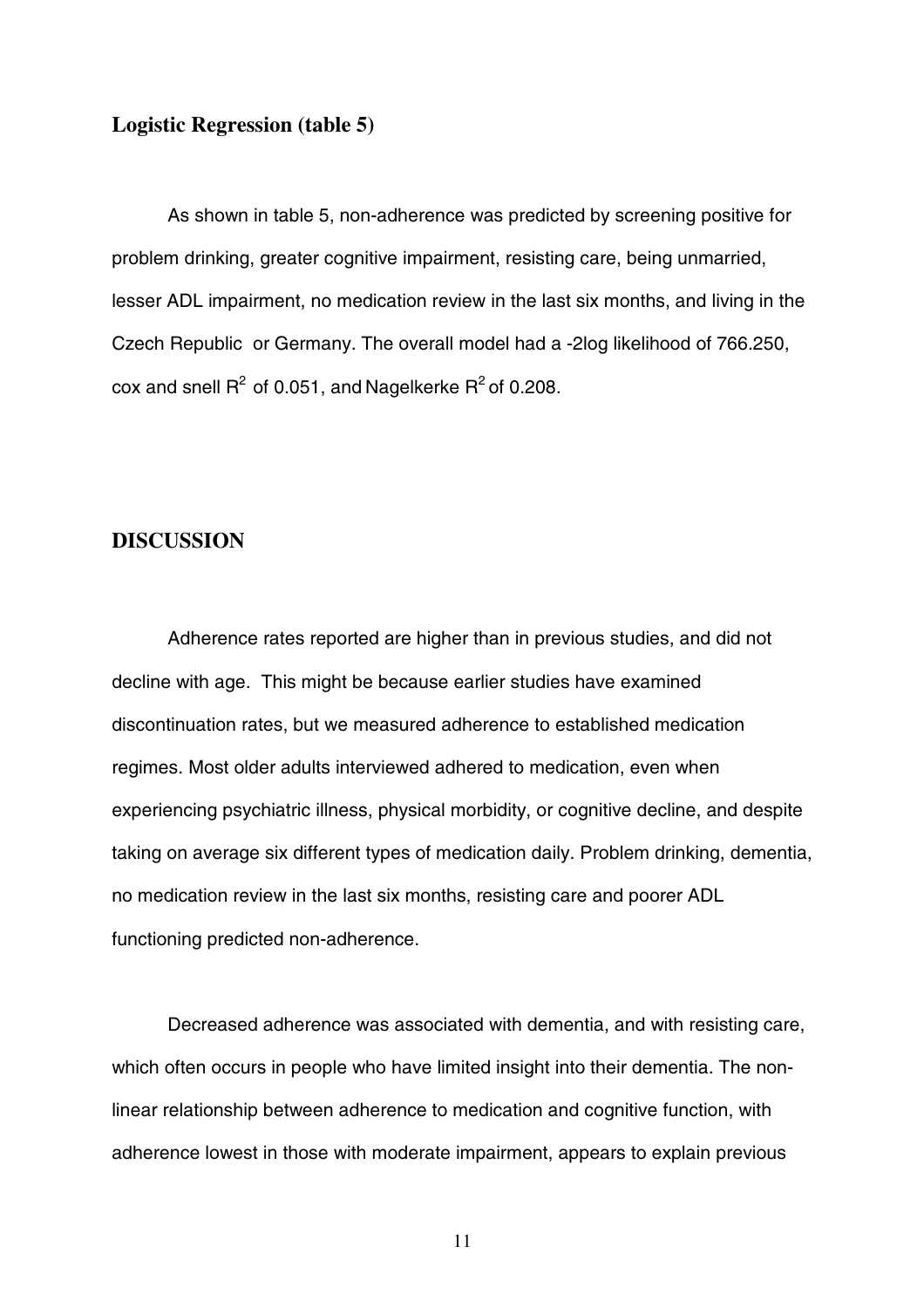conflicting research findings. Perhaps participants with mild cognitive impairments are more aware of their impairment and use systems such as pill boxes to help remind them to take their medication. This suggests practitioners could improve treatment adherence by tailoring interventions to the degree of cognitive impairment. More people with severe dementia live with others who act as carers prompting or administering medication, due to their greater care needs. This could explain their increased adherence compared with people with moderate dementia, who are more likely to live alone. Results suggest that those who live alone with significant cognitive impairment are most likely to be non-adherent. Non-adherence could be a significant factor determining when institutionalisation is required.

#### **Country of Residence**

Living in Germany or the Czech Republic predicted non-adherence. In the Czech Republic this might relate to the lower levels of formal service provision, either because medication was monitored less often or because good relationships between the care recipient and provider could foster good adherence. This cannot be the only factor influencing results, however, because Germany had similar levels of service provision to other countries, but lower adherence.

Measurement biases between raters from different countries could have accounted for part of the association of adherence with country of residence, but there could also be true national differences, over and above confounding factors, in the likelihood of people adhering to medication. In the Czech Republic, the older people might have felt less able to approach doctors to discuss medication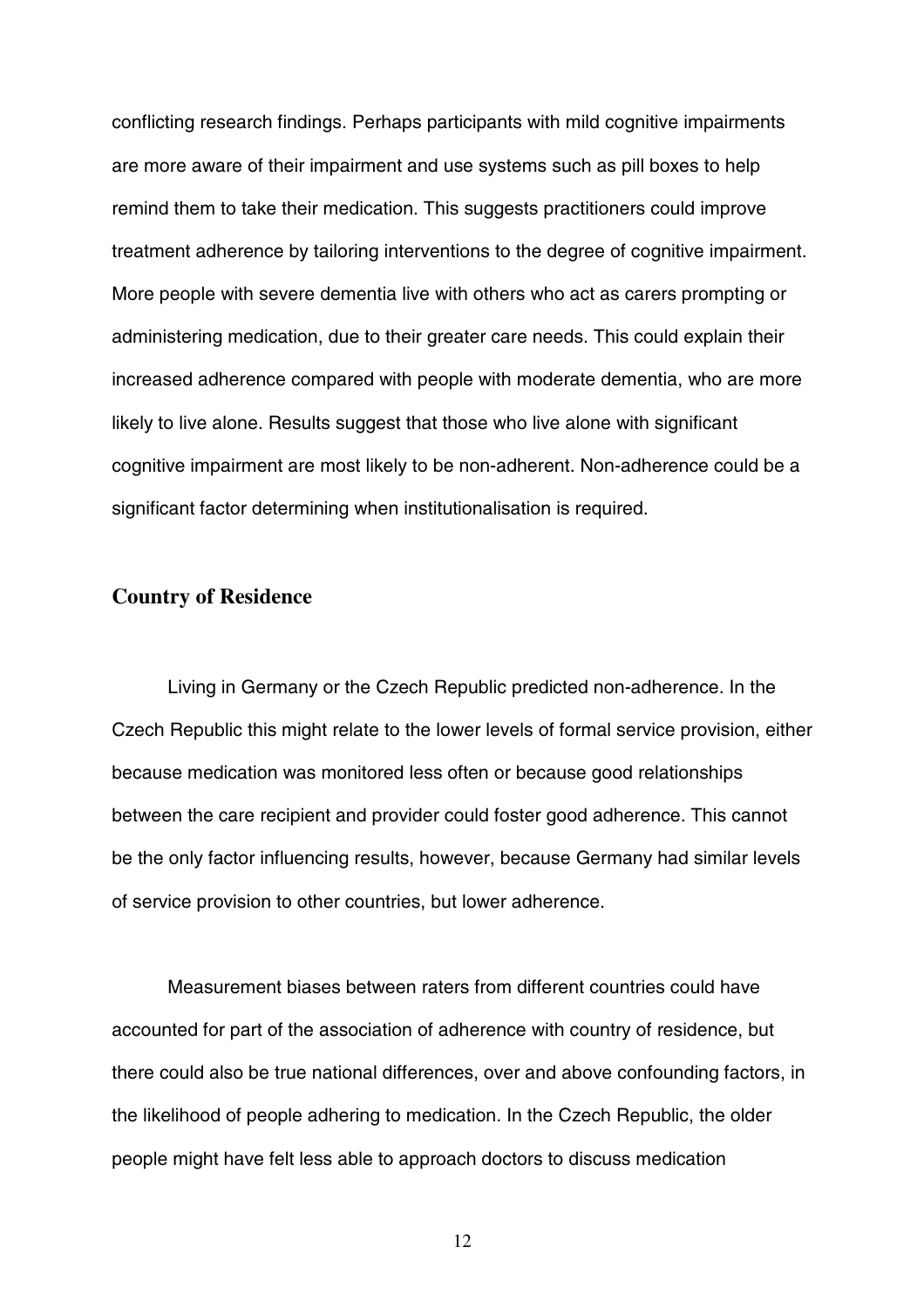problems, because of their experiences during the communist era of doctors as strong hierarchical figures. Medical staff in the Czech Republic have particularly high caseloads, and are perhaps less accustomed to asking patients about adherence. Many Czech older people are economically disadvantaged, but they are subject to the same prescription charges as younger adults. For economic reasons, older drugs, which are less effective and have more side effects, are more likely to be used than in Western Europe<sup>24</sup>.

We did not study the association of non-adherence with the cost of medication, but people pay more for their medication in Germany, on average, than in the other countries studied<sup>25</sup>, and it is possible that this could account for the higher rates of non-adherence in that country. This is consistent with research in the USA finding that many elders, most of whom pay for their own medication, are unable to afford to cash their prescriptions $26$ .

## **Possible Interventions**

Review of medication by a doctor in the last six months was associated with improved adherence. Attending for regular medication review might reflect an obedient medicalised individual who is also more compliant with medication. It is also possible that a medication review enhances adherence, by improving the patientdoctor relationship, or by emphasising the relevance of medications. Polypharmacy is common in older people<sup>27</sup>, and it has been suggested that reviewing and possibly reducing the number of medications might help adherence<sup>28</sup>. Number of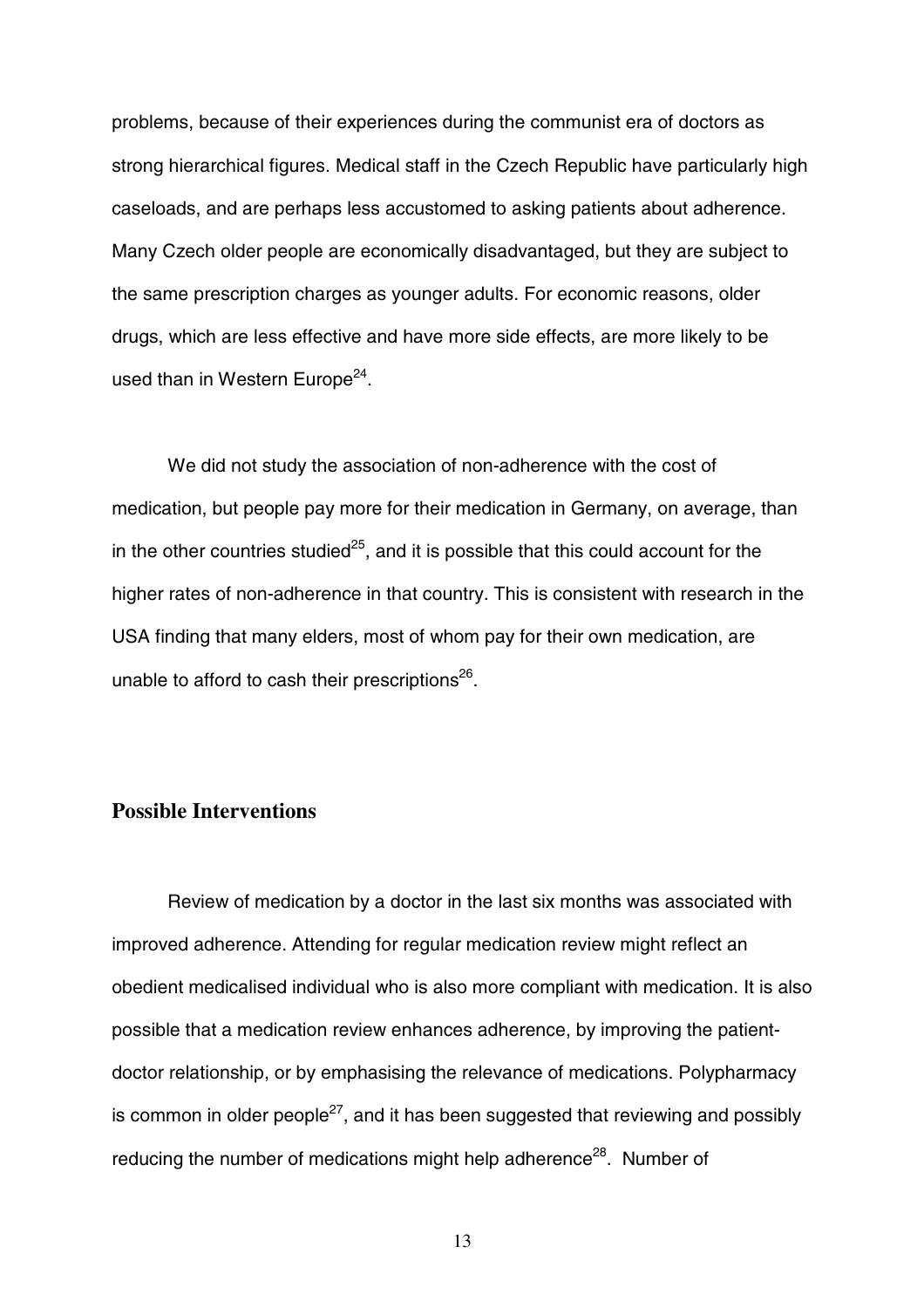medications was not a significant predictor of non-adherence in our study. This may be explained by the "intent to treat" effect of doctors prescribing more medications to patients they judge more likely to take them. Our results suggest that treatment of problem drinking and dementia might also improve adherence. This presents a difficulty, because effective treatment programmes often include medication.

Currently the evidence for interventions specifically developed to improve adherence is not convincing  $9,15$ . We suggest that the failure of studies in this area to differentiate between people with and without cognitive impairment may have limited the effectiveness of the interventions. Perhaps simpler interventions are useful where cognitive deficits are present, but in unimpaired older people, as has been suggested<sup>15</sup> and our group has piloted<sup>29</sup> ambivalence and attitudes to medication need addressing.

#### **Strengths and Weaknesses of the Study**

This is the largest ever study of adherence. We compared rates of adherence cross-nationally, investigated most postulated associations for nonadherence and considered whether they are independent predictors. To collect adherence data, we combined subjective and objective measurements of adherence. This method had good face validity and does not change behaviour, unlike, for example, electronic pill boxes, although self-report measures have been found to significantly overestimate adherence rates<sup>30</sup>. We did not have data about use of reminder systems such as pill boxes.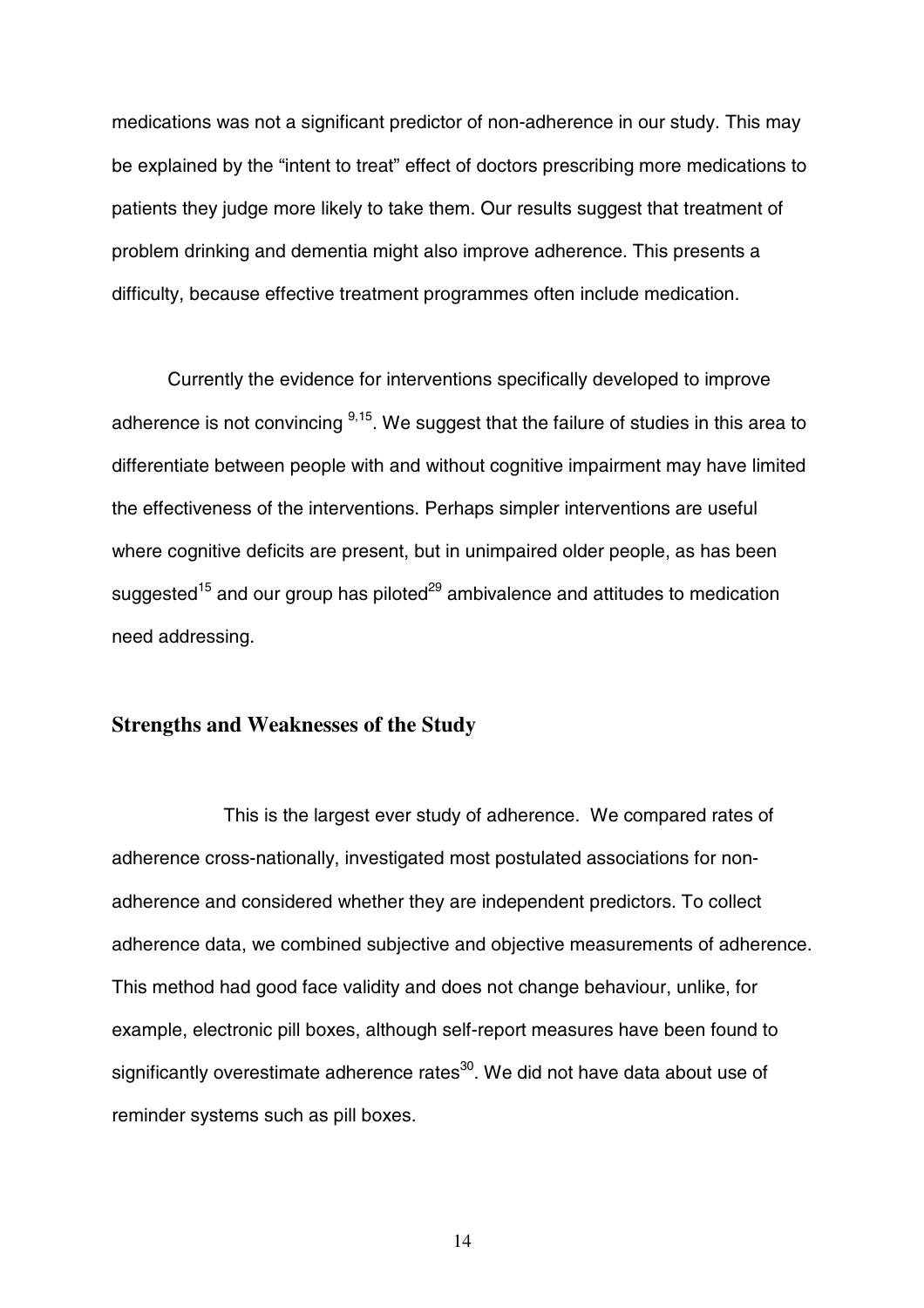The sample consisted of those who had home care services and was therefore not random. It is likely that people who refuse services are the least adherent group, and they were not sampled. There were higher refusal rates in Finland, Sweden, the Netherlands and UK. Those who refused to be interviewed may have been less adherent, so adherence could have been over-estimated. Carers were asked about non-adherence where they were responsible for administering the medication, but they may have been reluctant to report nonadherence if they perceived tablet intake as their responsibility. Therefore although the adherence in the dementia group was poor, it might still have been an underestimate.

## **Conclusion**

Doctors may increase adherence in older people by reviewing medication every six months, and by considering dementia when prescribing. Improved detection of dementia and alcohol use disorders might have a positive impact on adherence. Interventions developed to improve adherence might be more effective if adapted for and targeted at specific populations, for example people with moderate cognitive impairment.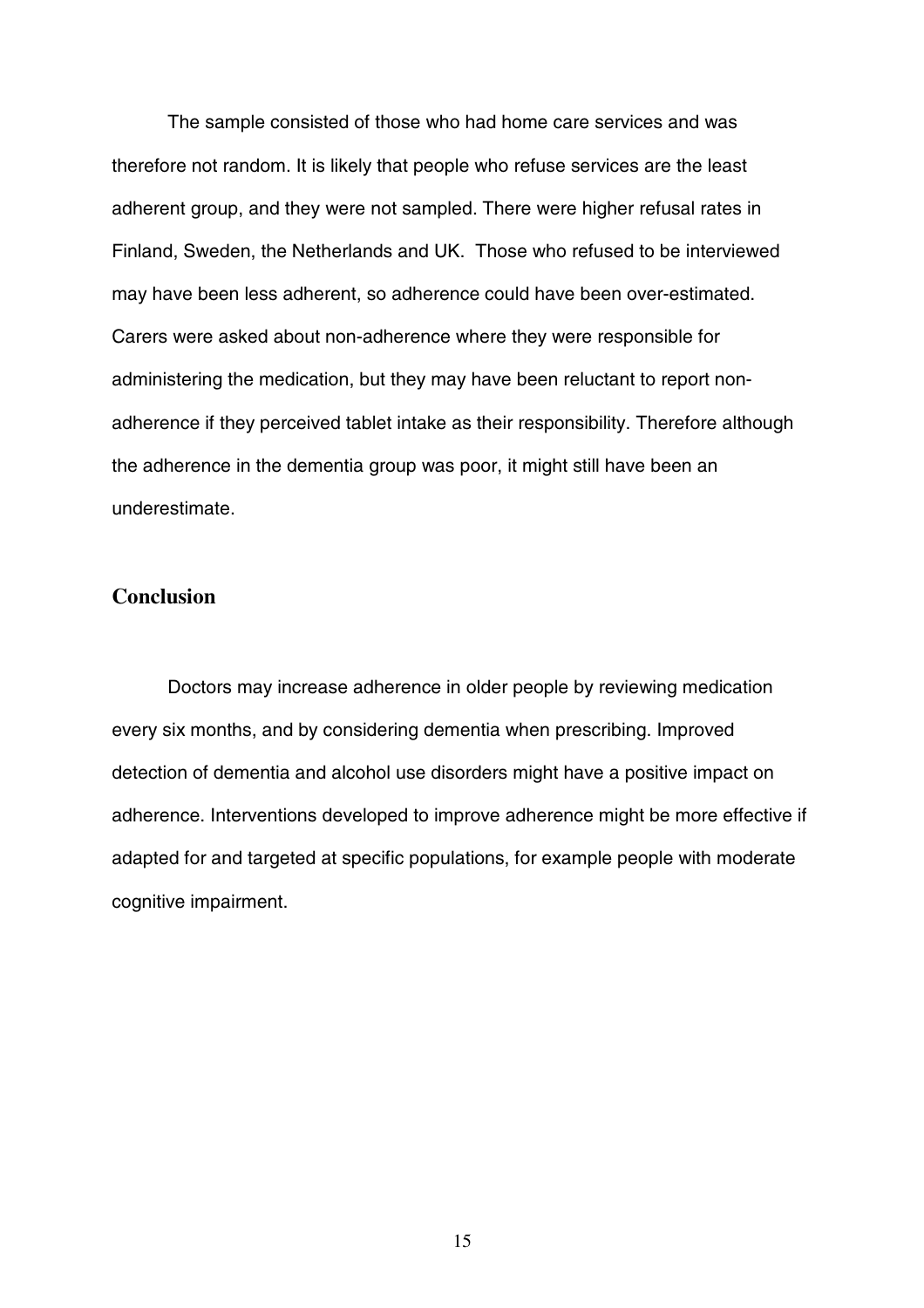#### **REFERENCES**

- 1. Department of Health: (on-line) [http://www.doh.gov.uk/public/sb2020.htm,](http://www.doh.gov.uk/public/sb2020.htm) 1999, accessed 06/06/2004
- 2. Salzman C: Medication compliance in the elderly. J Clin Psychiatry 1995; 56(Suppl 1):18-23
- 3. Bruer JT: Methodological rigor and citation frequency in patient compliance literature. Am J Public Health 1982; 72: 297-303
- 4. Strandberg L: Drugs as a reason for nursing admissions. American Health Care Association Journal 1984; 10:20-23
- 5. Col N, Fanale JE, Kronholm P: The role of medication noncompliance and adverse drug reactions in hospitalizations of the elderly. Arch Intern Med1990;150:841-845
- 6. Malhotra S, Karan RS, Pandhi P, et al: Drug related medical emergencies in the elderly: role of adverse drug reactions and non-compliance. Postgrad Med J 2001; 77: 703-707
- 7. Sellwood W, Tarrier N: Demographic factors associated with extreme noncompliance in schizophrenia. Soc Psych Psych Epid 1994;29(4):172-177
- 8. Lorenc L, Branthwaite A: Are older adults less compliant with prescribed medication than younger adults? B J Clinical Psychol 1993; 32(4):485-492
- 9. Haynes RB, McDonald H, Garg AX, et al: Interventions for helping patients to follow prescriptions for medications (Cochrane Review), in The Cochrane Library, Issue 1. Chichester, UK, John Wiley & Sons, Ltd, 2004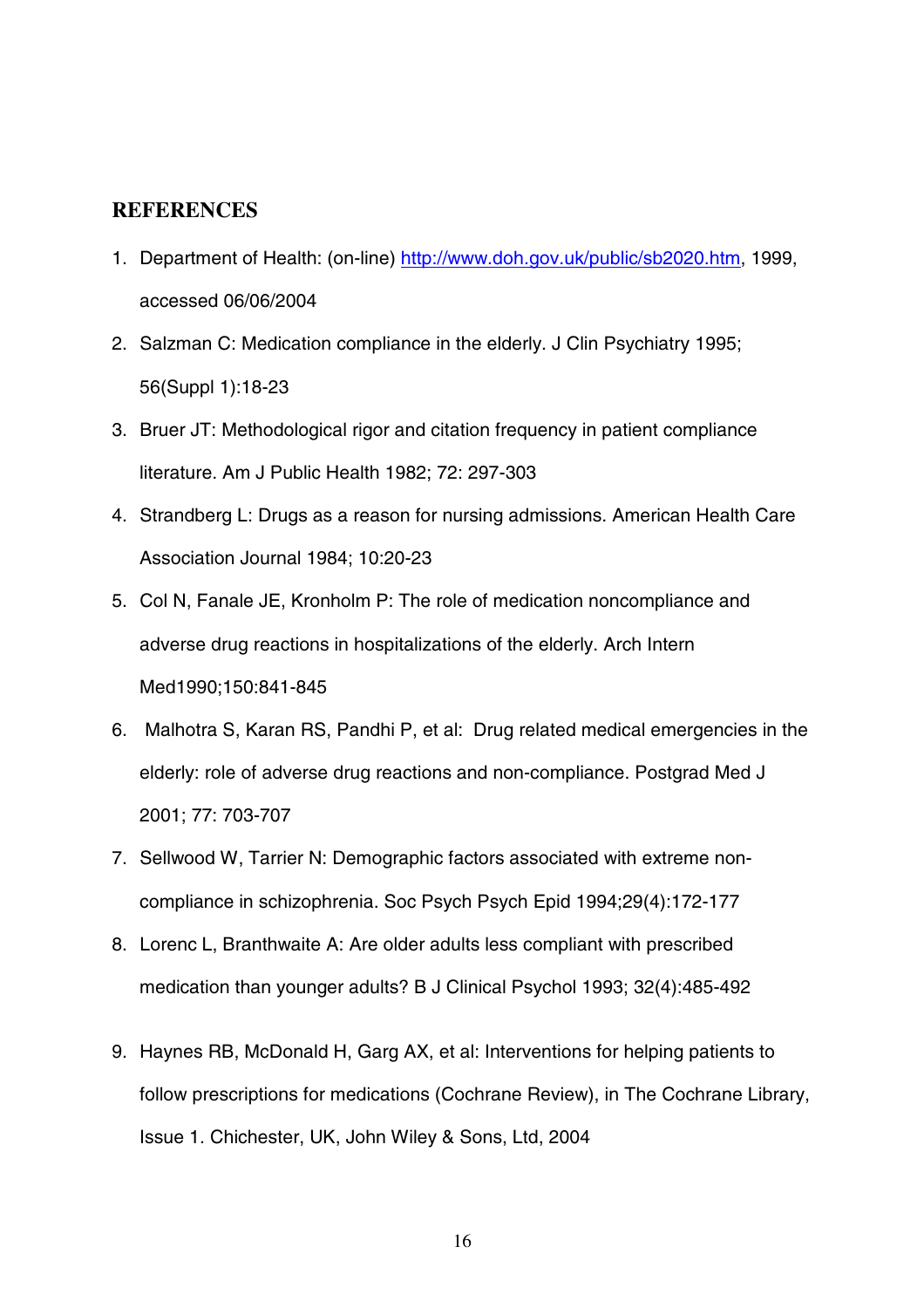- 10.Maidment R, Livingston G, Katona C: 'Just keep taking the tablets': adherence to antidepressant treatment in older people in primary care. Int J Geriatr Psychiatry 2002;17(8):752-757
- 11.Hinkin CH, Castellon SA, Durvasula RS, et al: Medication adherence among HIV+ adults: Effects of cognitive dysfunction and regimen complexity. Neurology 2002; 59(12):1944-1950
- 12.Benner JS, Glynn R, Mogun MS et al: Long-term persistence in use of statin therapy in elderly patients. JAMA 2002;288: 455-461
- 13.Jackevicius CA, Mamdani M, Tu JV: Adherence with Statin Therapy in Elderly Patients with and Without Acute Coronary Syndromes. JAMA 2002; 288:462-467
- 14.Weingarten MA, Cannon BS: Age as a major factor affecting adherence to medication for hypertension in a general practice population. Fam Pract 1988; 5: 294-296
- 15. Higgins N, Regan C: Interventions to help older people adhere to medication: A systematic review. Age Ageing 2004;33 (3): 224-229
- 16.Carpenter GI, Gambassi G, Topinkova E et al: Community Care in Europe: The Aged in HOme Care project (AdHOC). Aging Clin Exp and Res 2004;16:259-269
- 17.Morris JN, Fries BE, Steel K, et al: Comprehensive clinical assessment in community setting - Applicability of the MDS-HC. J Am Geriatr Soc 1997; 45:1017-1024
- 18.Thompson C, Peveler RC, Stephenson D, et al: Compliance with antidepressant medication in the treatment of major depressive disorder in primary care: A randomized comparison of fluoxetine and a tricyclic antidepressant. Am J Psychiatry 2000;157(3):338-343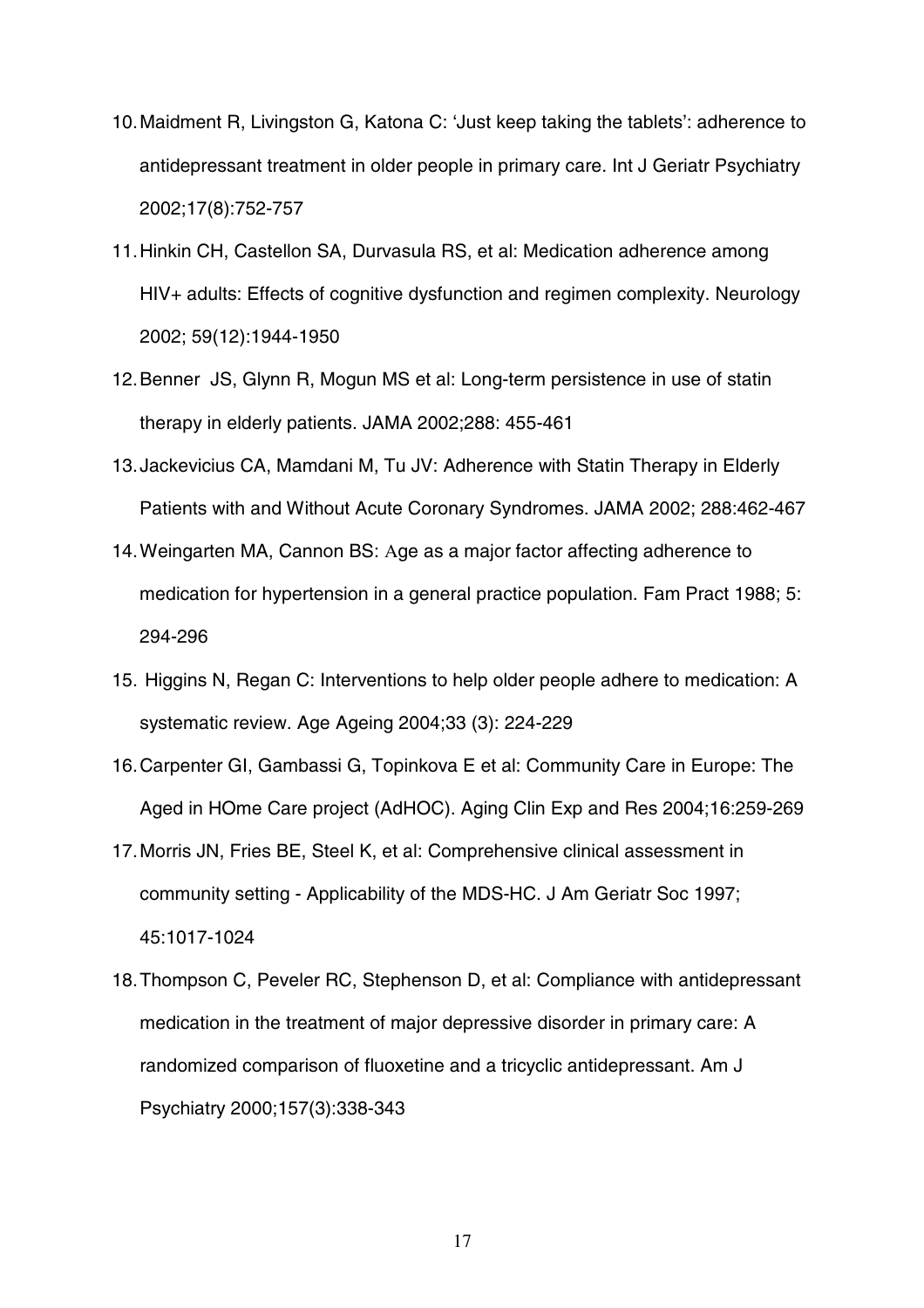- 19.Morris JN, Fries BE, Mehr DR, et al: The MDS Cognitive Performance Scale. J Gerontol 1994; 49(4):174-182
- 20.Snowden M, McCormick W, Russo J, et al: Validity and responsiveness of the Minimum Data Set. J Am Geriatr Soc. 1999;47(8):1000-4
- 21.Burrows AB, Morris JN, Simon SE, et al: Development of a Minimum Data-Setbased depression rating scale for use in nursing homes. Age Ageing 2000; 29:165-172
- 22.Morris JN, Fries BE, Morris SA: Scaling ADLs within the MDS. J Gerontol 1999; 4(11):546-53
- 23.Bjorkgren MA, Fries BE, Shugarman LR: A RUG-III case-mix system for home health care. Can J Aging 2000;19 S2:106-125
- 24.Barry M, Tilson L, Ryan M: Patient copayment for prescription medicine across Europe – how do we compare? Ir Med J. 2000; 97(3) accessed via internet June 2004 [http://imj.ie/news\\_detail.php?nNewsId=3072&nVolId=111](http://imj.ie/news_detail.php?nNewsId=3072&nVolId=111)
- 25.Sherer RA: Is There a Formula for Funding a Seniors' Prescription Drug Benefit? Geriatric Times 2002: 3(6) www.geriatrictimes.com/g021203.html
- 26.Fialova D, Topinkova E, Gambassi G, et al: Potentially inappropriate medication use in home care elderly clients across Europe. JAMA 2004 (submitted)
- 27.Barat I, Andreasssen F, Damsgaard EM: The consumption of drugs by 75-yearold individuals living in their own homes. Eur J Clin Pharmnacol 2000; 56 (6-7): 501-9
- 28.Barat I, Andreasen F, Damsgaard EM: Drug therapy in the elderly: what doctors believe and patients actually do. Br J Clin Pharmacol 2001; 51 (6): 615-22
- 29.Higgins N, Katona C, Livingston G: Concordance therapy: an intervention to help older people take antidepressants. J Affect Disord 2004;81(3):287-91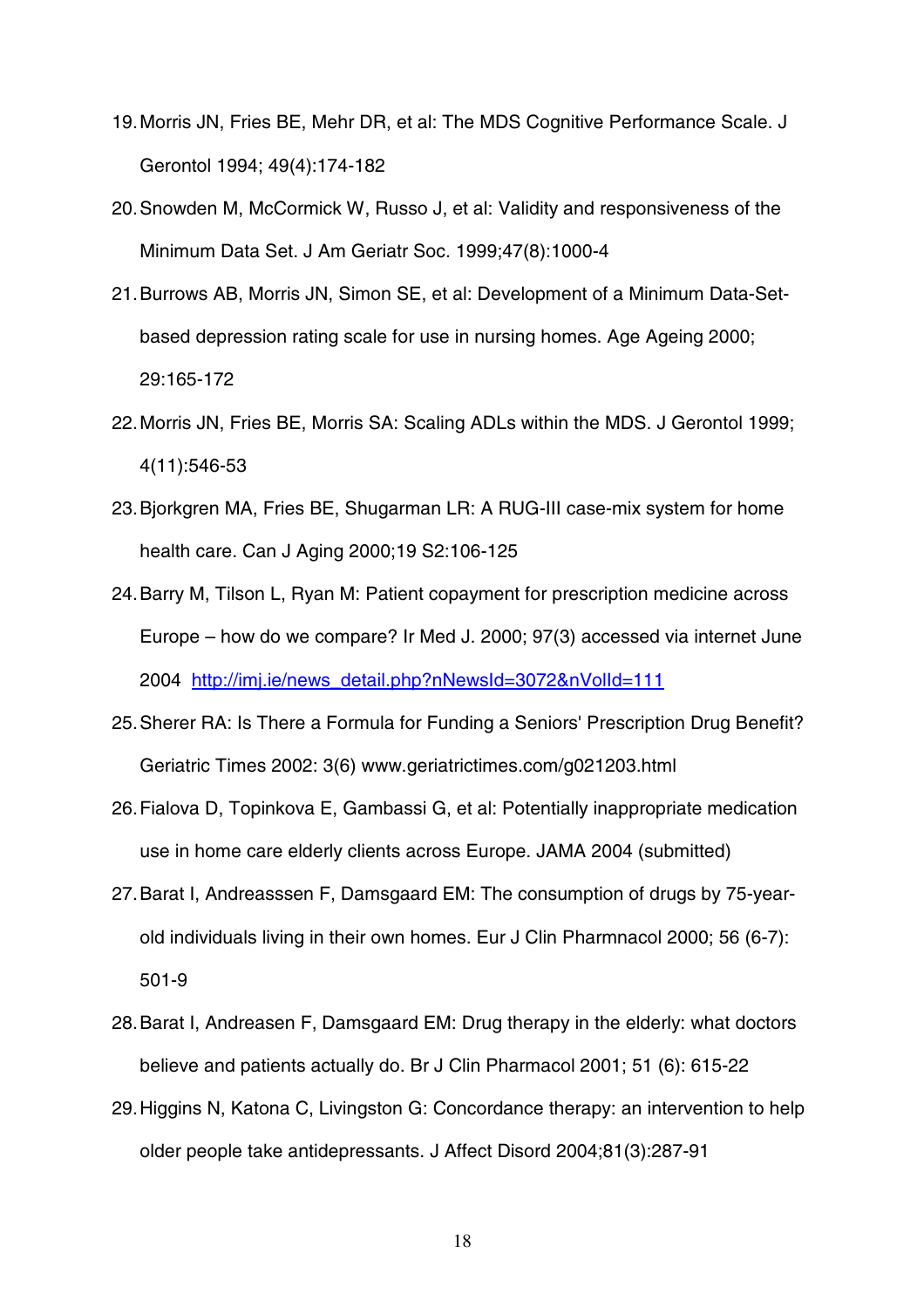30.Burney KD, Krishnan K, Ruffin MT, et al: Adherence to single daily dose of aspirin in a chemoprevention trial. An evaluation of self-report and microelectronic monitoring. Arch Fam Med 1996; 5: 297–300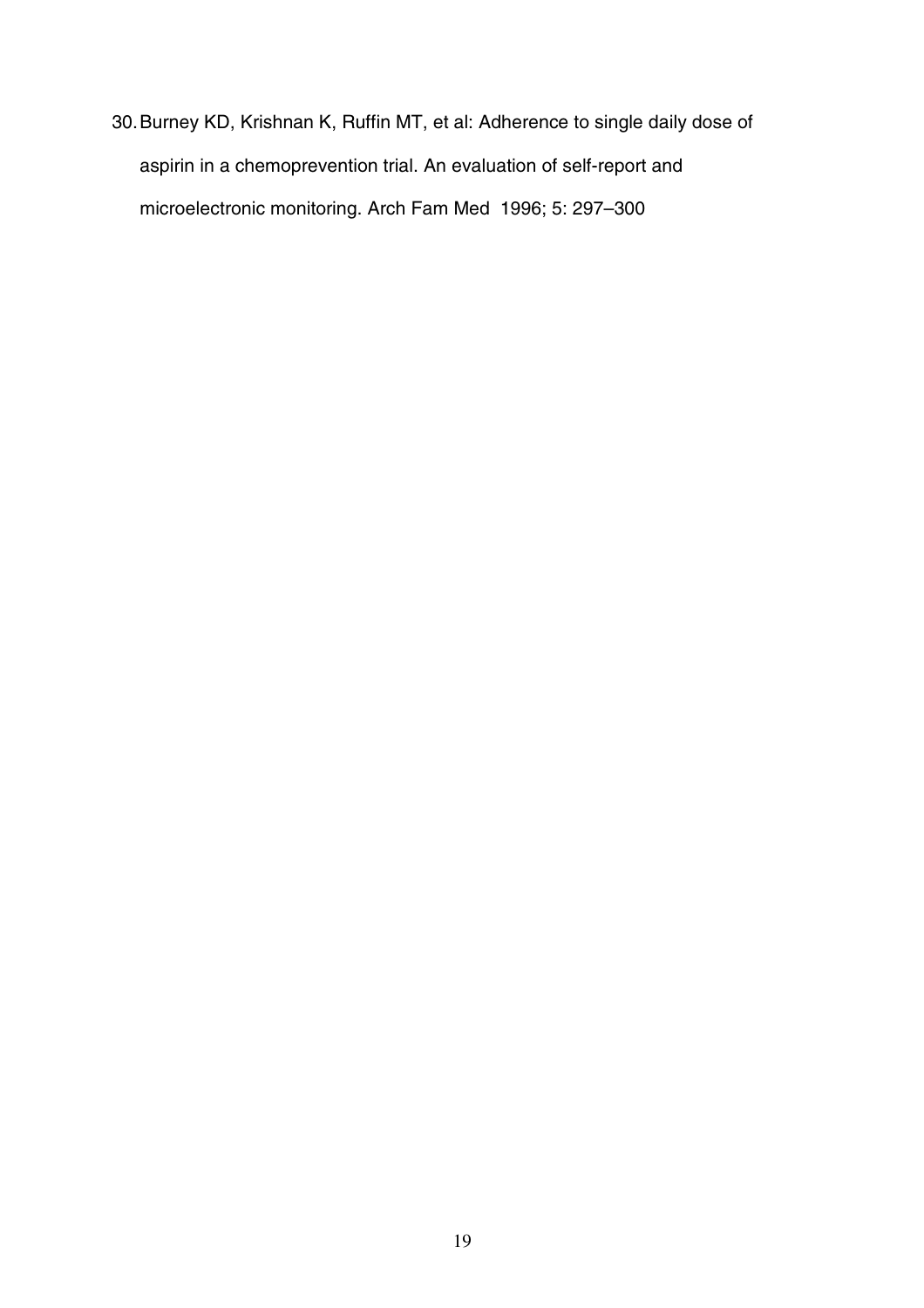# **TABLES**

**Figure 1: Relationship between rates of non-adherence to medication and CPS score (measure of cognitive impairment where 0= no impairment and 6 = very** 



**severe impairment)**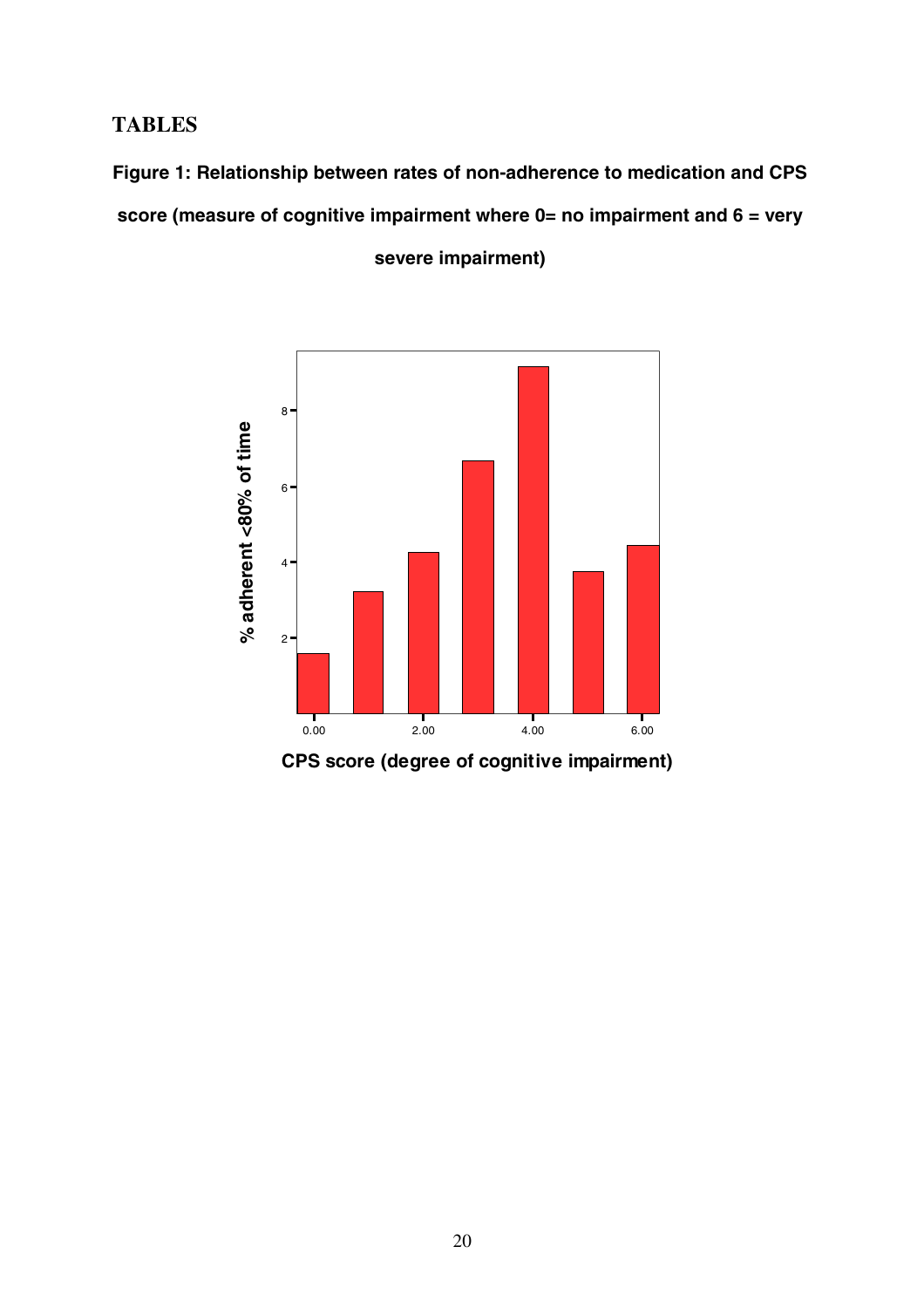|                                                               |            | CZ                     | Denmark    | Finland | France<br>Health Social<br>care | care       | Germany       | Iceland | Italy | $\ensuremath{\text{NL}}\xspace$ | Norway | Sweden | UK |
|---------------------------------------------------------------|------------|------------------------|------------|---------|---------------------------------|------------|---------------|---------|-------|---------------------------------|--------|--------|----|
| <b>Administrative characteristics:</b>                        |            |                        |            |         |                                 |            |               |         |       |                                 |        |        |    |
| Eligibility criteria:                                         |            |                        |            |         |                                 |            |               |         |       |                                 |        |        |    |
| Physical function level                                       |            |                        |            |         |                                 |            |               |         |       |                                 |        |        |    |
| Cognitive level                                               |            |                        |            |         |                                 |            |               |         |       |                                 |        |        |    |
| Presence of psychiatric diseases<br>Family support level      |            |                        |            |         |                                 |            |               |         |       |                                 |        |        |    |
| Means tested                                                  |            |                        |            |         |                                 |            |               |         |       |                                 |        |        |    |
| Medical prescriptions                                         |            |                        |            |         |                                 |            |               |         |       |                                 |        |        |    |
| Comprehensive geriatric assessment                            |            |                        |            |         |                                 |            |               |         |       |                                 |        |        |    |
| Team meetings                                                 |            |                        |            |         |                                 |            |               |         |       |                                 |        |        |    |
| Never                                                         |            |                        |            |         |                                 |            |               |         |       |                                 |        |        |    |
| Sometimes                                                     |            |                        |            |         |                                 |            |               |         |       |                                 |        |        |    |
| Always                                                        |            |                        |            |         |                                 |            |               |         |       |                                 |        |        |    |
| GP participating in team meetings                             |            |                        |            |         |                                 |            |               |         |       |                                 |        |        |    |
| Participation of informal carer                               |            |                        |            |         |                                 |            |               |         |       |                                 |        |        |    |
| Multidisciplinary team approach                               |            |                        |            |         |                                 |            |               |         |       |                                 |        |        |    |
| Case manager                                                  |            |                        |            |         |                                 |            |               |         |       |                                 |        |        |    |
| Administrative status                                         |            |                        |            |         |                                 |            |               |         |       |                                 |        |        |    |
| Profit                                                        | Non profit |                        |            |         |                                 |            |               |         |       |                                 |        |        |    |
| Public                                                        |            |                        |            |         |                                 |            |               |         |       |                                 |        |        |    |
| <b>Financial characteristics:</b>                             |            |                        |            |         |                                 |            |               |         |       |                                 |        |        |    |
| Public payment/compulsory insurance                           |            |                        | $\sqrt{ }$ |         | $\sqrt{}$                       | $\sqrt{ }$ | $\mathcal{N}$ |         |       |                                 |        |        |    |
| Personal contribution (copayment)                             |            | $\sqrt{\phantom{a}^*}$ |            |         | $\sqrt{ }$                      |            |               |         |       |                                 |        |        |    |
| Contribution by others (municipalities, charities,<br>others) |            |                        |            |         |                                 |            |               |         |       |                                 |        |        |    |

## **Table 1: Characteristics of services of home care agencies by country<sup>16</sup> (CZ=Czech Republic)**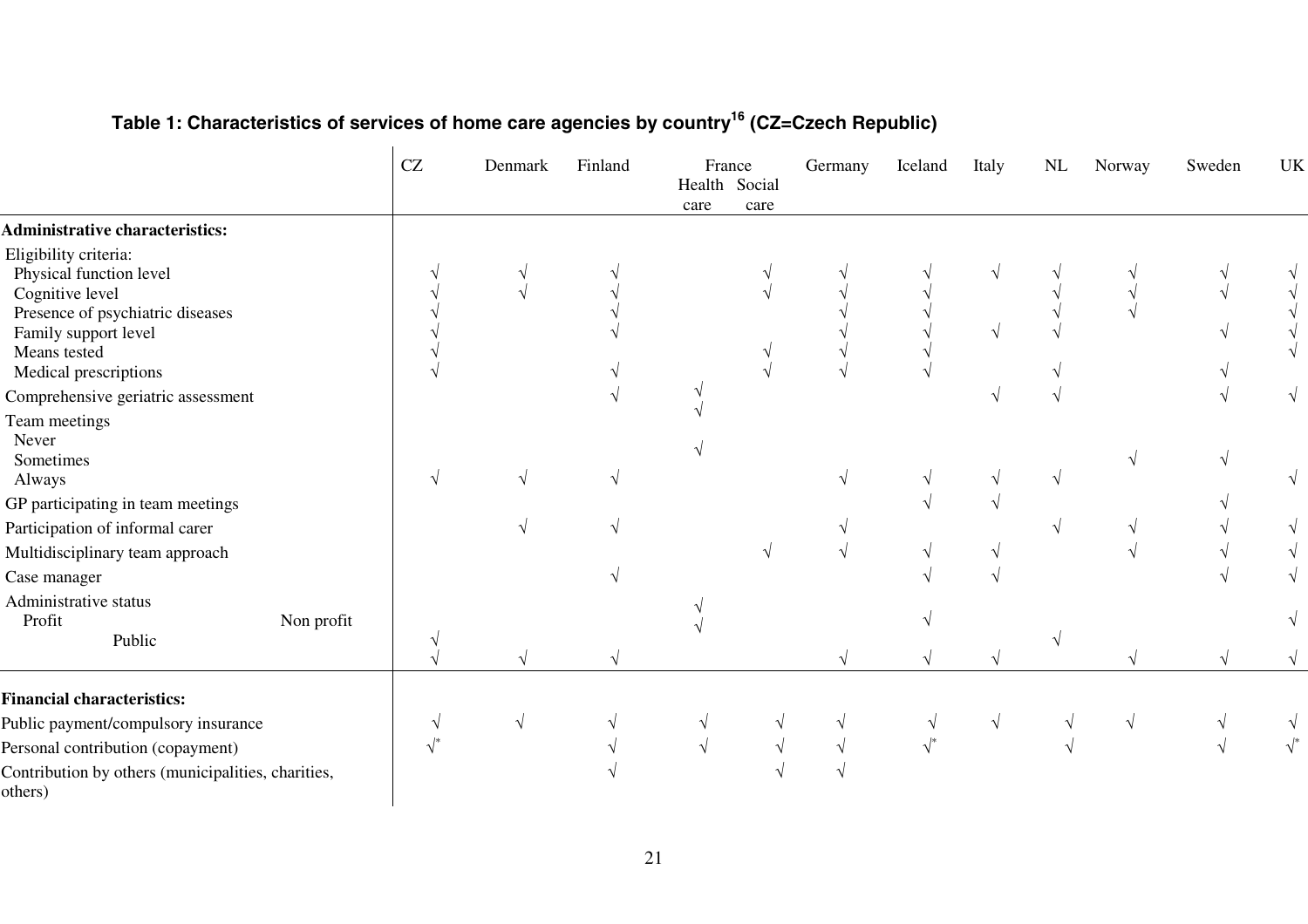# **Table 2: Characteristics of each site including national population. % aged**

| Country of  | National   | $%65+$  | No. people in | $%65+$ in | Study sample                      | Refusal        |
|-------------|------------|---------|---------------|-----------|-----------------------------------|----------------|
| Residence   | Population | in      | study area    | study     | $\left( \text{all } 65 + \right)$ | rate $(\%)$    |
|             | (millions) | country | (thousands)   | area      | No.                               |                |
| Germany     | 82.26      | 16.6    | 655           | 21.2      | 607                               | $\overline{4}$ |
| CZ          | 10.27      | 13.8    | 93.9          | 19.9      | 430                               | 18             |
| Denmark     | 5.37       | 14.8    | 71.8          | 16.5      | 401                               | 10             |
| England     | 49.14      | 15.9    | 241.6         | 15.8      | 290                               | 39             |
| Finland     | 5.19       | 15.2    | 73            | 14.6      | 187                               | 57             |
| Netherlands | 16.20      | 13.9    | 735           | 12.0      | 197                               | 49             |
| France      | 59.20      | 15.9    | 260           | 15.5      | 311                               | $\mathbf 0$    |
| Sweden      | 8.59       | 17      | 60.0          | 22.4      | 250                               | 38             |
| Norway      | 4.52       | 15      | 128           | 16        | 388                               | $\overline{7}$ |
| Italy       | 57.61      | 18.6    | 215           | 16.7      | 412                               | $\mathbf{1}$   |
| Iceland     | 286        | 13.7    | 35.9          | 14.2      | 405                               | 3              |

**over 65, sampling and refusal rate<sup>16</sup>**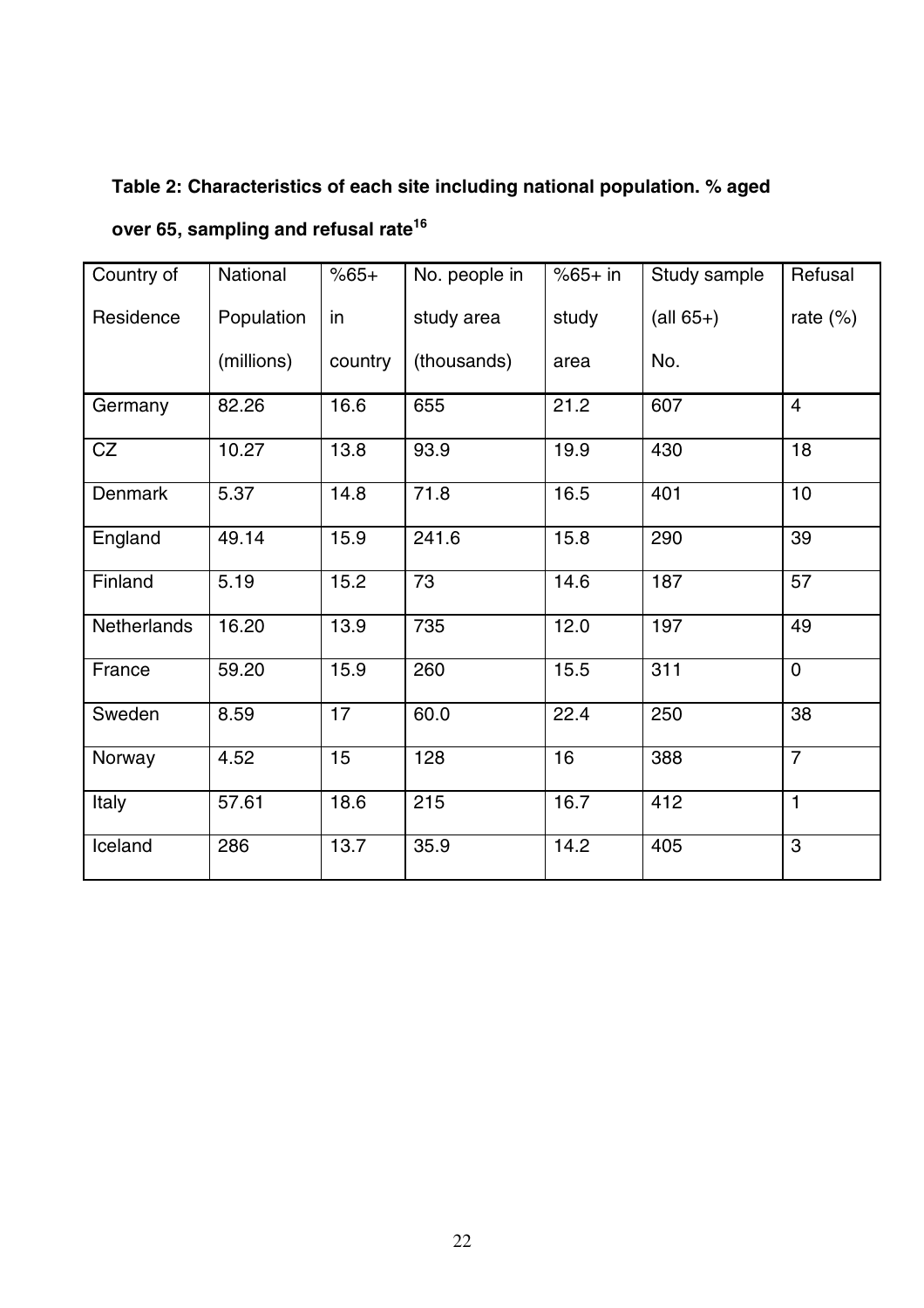## **Table 3: Adherence, number of medications prescribed and proportion of people**

## **receiving six-monthly medication reviews in the participating countries**

| Country of         | No. (%) fully | No. (%) at             | No. (%)     | Median         | No. (%) of people |
|--------------------|---------------|------------------------|-------------|----------------|-------------------|
| Residence          | adherent to   | least 80%              | $< 80\%$    | no. of         | who had           |
|                    | medication    | adherent to            | adherent to | prescribed     | medication review |
|                    |               | medication             | medication  | drugs          | in last 6 months  |
| Germany            | 417 (83.1%)** | 43 (8.6%)**            | 42(8.4%)**  | $5^*$          | 456 (82.5%)       |
| CZ                 | 280 (66.5%)** | 116 (27.6%)**          | 25 (5.9%)** | $7^*$          | 378 (88.3%)       |
| <b>Denmark</b>     | 324 (87.1%)   | 36 (9.7%)              | 12(3.2%)    | $6*$           | 283 (70.8%)*      |
| <b>UK</b>          | 230 (82.7%)   | 41 (14.7%)             | 7(2.5%)     | 5              | 126 (43.6%)**     |
| Finland            | 161 (90.4%)   | 14 (7.9%)              | 3(1.7%)     | $8*$           | 146 (78.1%)       |
| <b>Netherlands</b> | 168 (88.0%)   | 20 (10.5%)             | 3(1.6%)     | 5              | 157 (79.3%)       |
| France             | 290 (96.0%)   | 8(2.6%)                | 4(1.3%)     | 6              | 163 (94.8%)       |
| Sweden             | 215 (90.0%)   | $\overline{21}$ (8.8%) | $3(1.3\%)$  | 6              | 188 (78.0%)       |
| Norway             | 338 (92.6%)   | 23 (6.3%)              | $4(1.1\%)$  | $4*$           | 366 (94.8%)       |
| Italy              | 388 (97.2%)   | $8(2.0\%)$             | 3(0.8%)     | $4^*$          | 392 (96.1%)       |
| Iceland            | 376 (94.9%)   | 17(4.3%)               | 3(0.8%)     | $\overline{7}$ | 364 (90.3%)       |
| <b>TOTAL</b>       | 3187 (87.5%)  | 347 (9.5%)             | 109(3.0%)   | 6              | 3016 (82.4%)      |

\*\* denotes statistically significant differences between country indicated and at least 8/10 other countries, and \*denotes statistically significant differences with at least 7/10 other countries using Tukey's HSD test.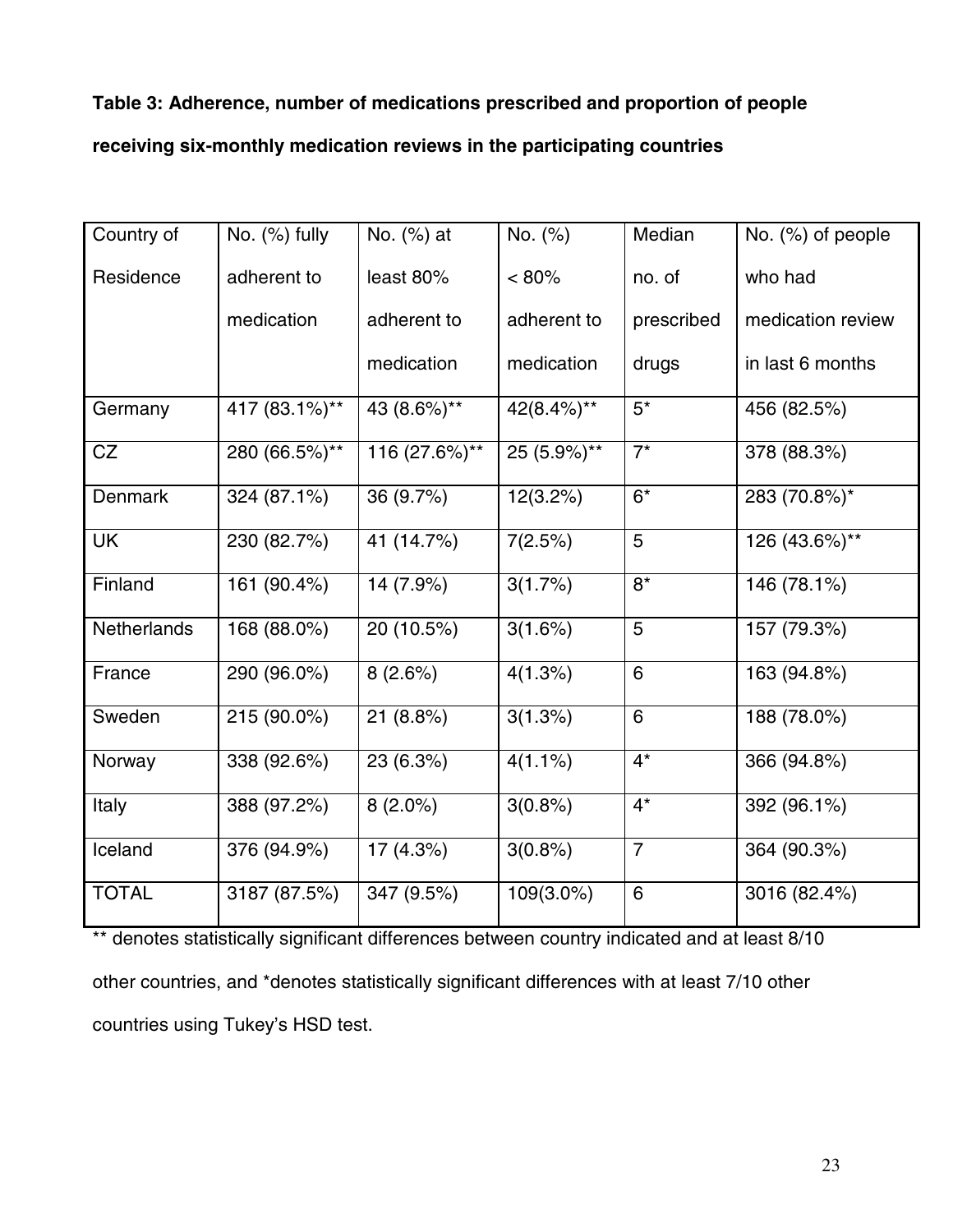# **Table 4: Association of Variables Studied with Adherence**

|                        |              | No. (%)/ mean(sd) of people adherent: |                | $^{\circledR}$ F/ $\chi^2$ | Significa   |
|------------------------|--------------|---------------------------------------|----------------|----------------------------|-------------|
|                        | 100% of time | $> 80\%$ of time                      | <80% of time   |                            | nce         |
|                        | $(n=3187)$   | $(n=347)$                             | $(n=109)$      |                            | (p)         |
| Age                    | 82.15 (7.3)  | 81.93(7.5)                            | 82.26 (7.6)    | $F = 0.159$                | 0.853       |
| Male                   | 855 (26.8%)  | 75 (21.6%)                            | 24 (22.0%)     | $\chi^2$ =5.411            | 0.067       |
| Married                | 795 (24.9%)  | 56 (16.1%)                            | 14 (12.8%)     | $\chi^2$ =20.78            | $< 0.001**$ |
| Living in care home    | 85 (2.7%)    | 15(4.4%)                              | 5(4.6%)        | $\chi^2$ =3.958            | 0.138       |
| Living alone           | 1871 (58.7%) | 259 (74.6%)                           | 72 (66.1%)     | $\chi^2$ =34.70            | $< 0.001**$ |
| Formal care (hrs/week) | 5.54 (12.0%) | 5.21 $(8.9%)$                         | $7.15(10.8\%)$ | $F = 1.166$                | 0.312       |
| Case $(2+)$ on CPS     | 857(26.9%)   | 128(36.9%)                            | 56(51.4%)      | $\chi^2$ =43.94            | $< 0.001**$ |
| CPS score              | 1.1(1.6)     | 1.2(1.3)                              | 1.9(1.7)       | $F = 14.94$                | $< 0.001**$ |
| Psychiatric diagnosis  | 276(8.7%)    | 41(11.8%)                             | 14(12.8%)      | $\chi^2$ =5.651            | 0.059       |
| <b>DRS</b> score       | 1.01(2.0)    | 1.7(2.2)                              | 1.6(2.6)       | $F = 19.236$               | $< 0.001**$ |
| Case on DRS            | 500(15.7%)   | 103(29.7%)                            | $24(22.0\%)$   | $\chi^2$ =44.83            | $< 0.001**$ |
| Dementia diagnosis     | 401(12.6%)   | 44(12.7%)                             | 26(23.9%)      | $\chi^2$ =11.91            | $0.003*$    |
| Alcohol screen         | $54(1.7\%)$  | 9(2.6%)                               | 8(7.3%)        | $\overline{\chi^2}$ =18.41 | $< 0.001**$ |
| Delirium in last week  | 189(5.9%)    | 25(7.2%)                              | 16(14.7%)      | $\chi^2$ =14.14            | $0.001*$    |
| No. Impaired ADLs      | 2.7(3.0)     | 2.3(2.6)                              | 2.7(2.7)       | $F = 2.610$                | 0.074       |
| No. Impaired IADLs     | 4.4(2.2)     | 4.1(2.0)                              | 4.5(2.1)       | $F = 1.241$                | 0.289       |
| Vision                 | 0.6(1.0)     | 0.6(1.0)                              | 0.6(0.8)       | $F = 0.211$                | 0.810       |
| Hearing                | 0.5(0.7)     | 0.5(0.8)                              | 0.5(0.8)       | $F = 0.208$                | 0.812       |
| Verbally abusive       | 0.0(0.2)     | 0.0(0.2)                              | 0.1(0.3)       | $F = 1.920$                | 0.147       |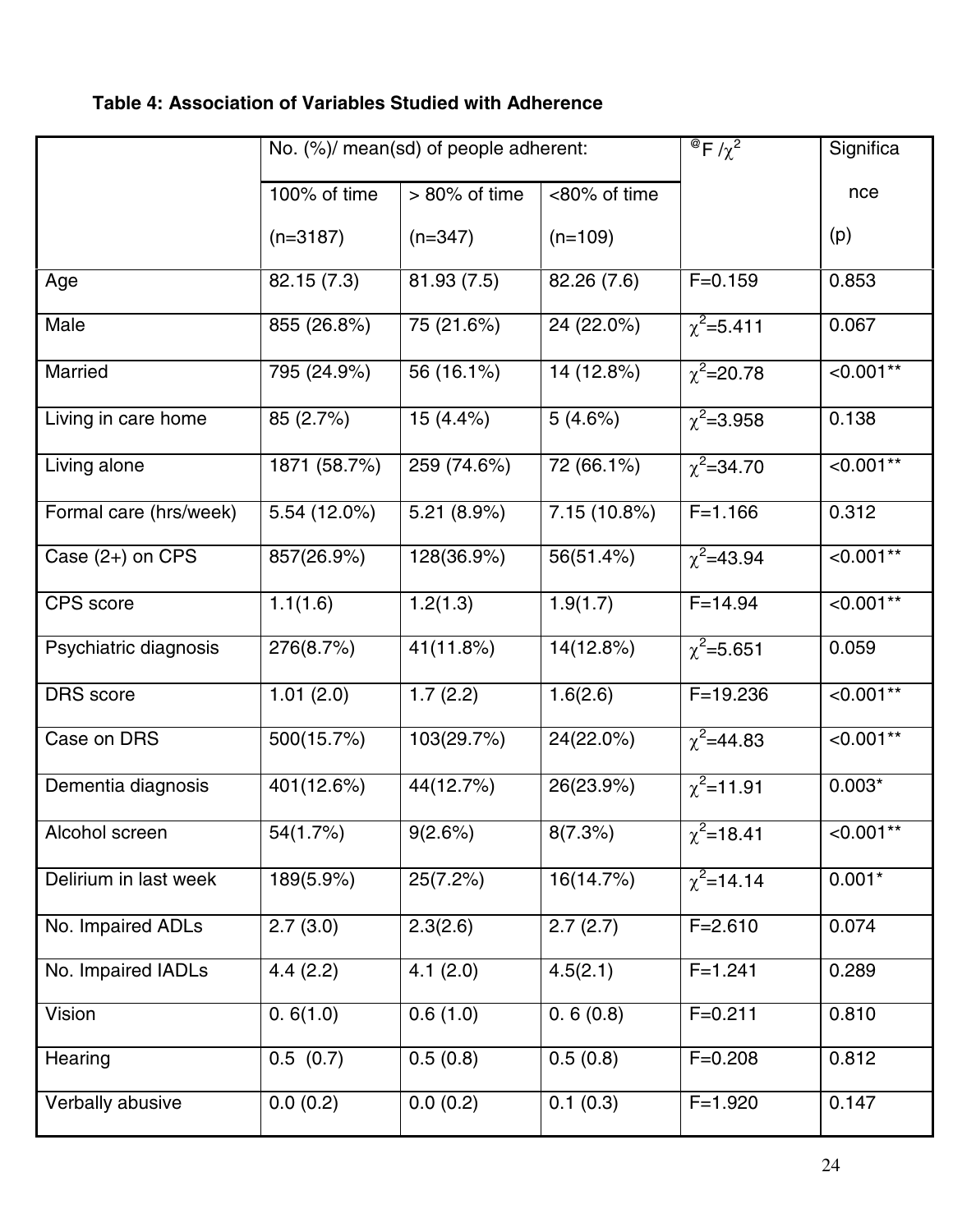| Physically abusive      | 0.0(0.1)    | 0.0(0.0)   | 0.0(0.2)     | $F = 1.634$     | 0.195       |
|-------------------------|-------------|------------|--------------|-----------------|-------------|
| Socially disruptive     | 0.0(0.2)    | 0.0(0.2)   | 0.1(0.3)     | $F = 3.427$     | 0.033       |
| Resisting care          | 0.0(0.2)    | 0.1(0.3)   | 0.2(0.5)     | $F = 28.80$     | $< 0.001**$ |
| Wandering               | 0.0(0.2)    | 0.0(0.2)   | 0.1(0.4)     | $F = 10.48$     | $< 0.001**$ |
| No. meds                | 5.7(2.7)    | 6.0(2.5)   | 5.3(2.6)     | $F = 3.714$     | 0.024       |
| Doctor review in last 6 | 2573(84.2%) | 262(76.2%) | 66(61.7%)    | $\chi^2$ =48.13 | $< 0.001**$ |
| months                  |             |            |              |                 |             |
| Antipsychotic           | 215(6.8%)   | 27(7.8%)   | $11(10.1\%)$ | $\chi^2$ =2.226 | 0.329       |
| Anxiolytic              | 399(12.5%)  | 59(17.0%)  | 9(8.3%)      | $\chi^2$ =7.712 | 0.021       |
| <b>Hypnotic</b>         | 675(21.2%)  | 77(22.2%)  | 14(12.8%)    | $\chi^2$ =4.726 | 0.094       |
| Antidepressant          | 503(15.8%)  | 38(11.0%)  | 18(16.5%)    | $\chi^2$ =5.752 | 0.056       |

 $* = p < 0.001$ ;  $* = p < 0.01$ 

 $^{\circledR}$  F statistic indicates test values for univariate analysis of variance;  $\chi^2$ 

indicates test statistic for chi-squared test. Degrees of freedom = 2 for all tests shown

CPS= cognitive performance scale; ADL= activities of daily living ; IADL= instrumental

activities of daily living; DRS = Depression rating scale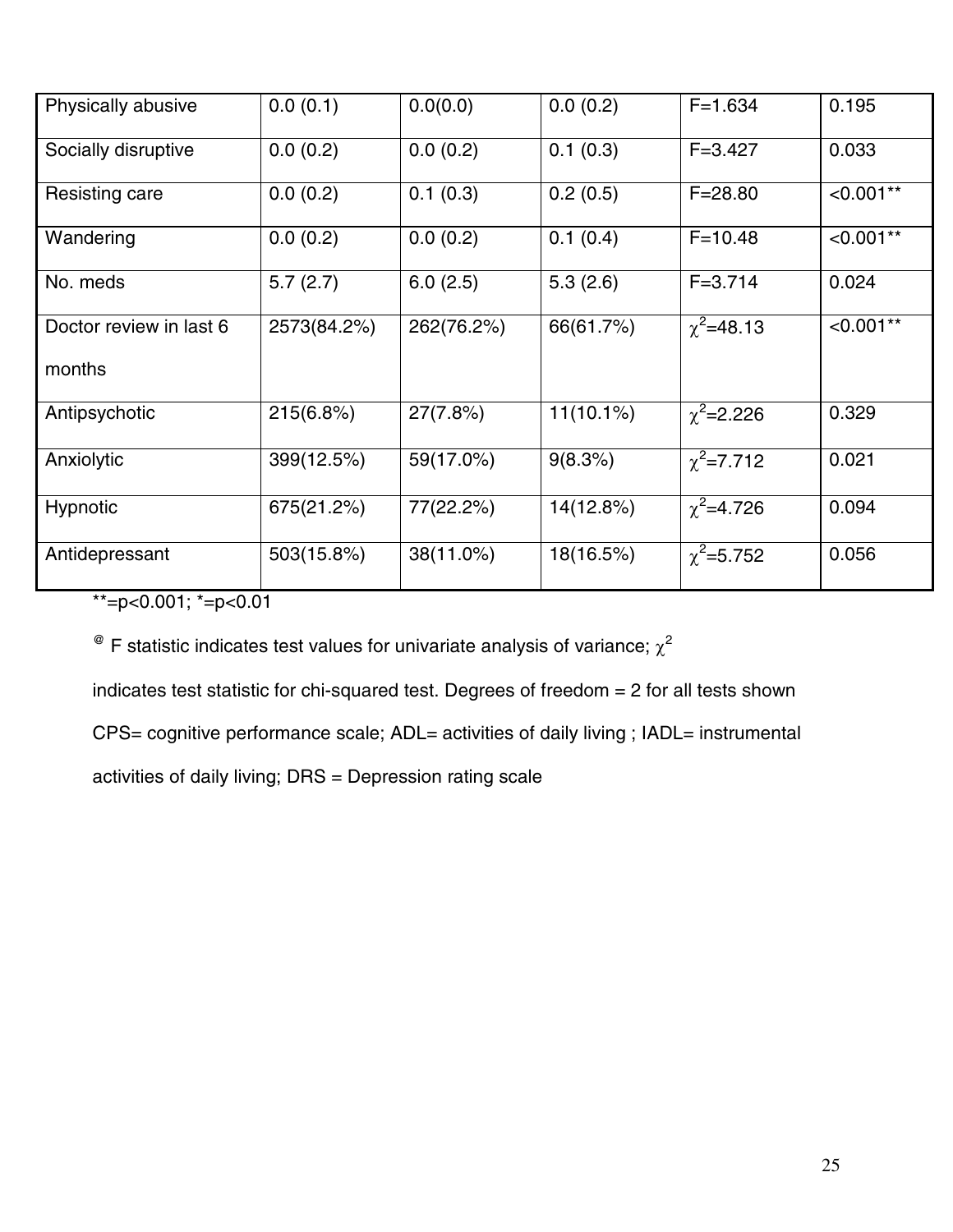# **Table 5: Results of Logistic Regression (p<0.05 in bold)**

|                          |                           | $\mathbf B$ | S.E. | <b>Wald</b> | df           | Sig. | Exp(B) |       | 95.0% C.I.for |
|--------------------------|---------------------------|-------------|------|-------------|--------------|------|--------|-------|---------------|
|                          |                           |             |      |             |              |      |        |       | EXP(B)        |
|                          |                           |             |      |             |              |      |        | Lower | <b>Upper</b>  |
|                          | gender                    | $-0.052$    | .274 | .036        | $\mathbf{1}$ | .849 | .949   | .555  | 1.624         |
|                          | age                       | .007        | .016 | .171        | 1            | .679 | 1.007  | .976  | 1.038         |
|                          | <b>Living alone</b>       | .444        | .318 | 1.955       | 1            | .162 | 1.559  | .837  | 2.906         |
|                          | nursing/residential       | .090        | .534 | .028        | 1            | .867 | 1.094  | .384  | 3.112         |
| Sociodemographic factors | home resident             |             |      |             |              |      |        |       |               |
|                          | <b>Resident carer?</b>    | .121        | .369 | .107        | $\mathbf{1}$ | .743 | 1.129  | .547  | 2.328         |
|                          | Being unmarried           | .843        | .387 | 4.750       | 1            | .029 | 2.323  | 1.089 | 4.956         |
|                          | formal care (hours)       | $-0.004$    | .008 | .292        | $\mathbf 1$  | .589 | .996   | .981  | 1.011         |
|                          | informal care (hours)     | .006        | .004 | 2.494       | 1            | .114 | 1.006  | .999  | 1.013         |
|                          | Lesser ADL impairment     | .166        | .065 | 6.567       | 1            | .010 | 1.181  | 1.040 | 1.341         |
|                          | ladl score                | $-0.045$    | .081 | .308        | $\mathbf{1}$ | .579 | .956   | .815  | 1.121         |
|                          | <b>Vision</b>             | .088        | .126 | .492        | $\mathbf{1}$ | .483 | 1.092  | .854  | 1.398         |
|                          | hearing                   | .294        | .160 | 3.386       | 1            | .066 | 1.342  | .981  | 1.837         |
|                          | cognitive impairment (for | $-0.325$    | .136 | 5.755       | 1            | .016 | 1.4    | 1.1   | 1.8           |
|                          | each point increase in    |             |      |             |              |      |        |       |               |
|                          | CPS score)                |             |      |             |              |      |        |       |               |
|                          | <b>CPS casenesss</b>      | $-0.319$    | .410 | .605        | 1            | .437 | .727   | .325  | 1.624         |
|                          | Screening positive for    | $-1.279$    | .482 | 7.046       | $\mathbf{1}$ | .008 | .278   | .108  | .716          |
|                          | problem drinking          |             |      |             |              |      |        |       |               |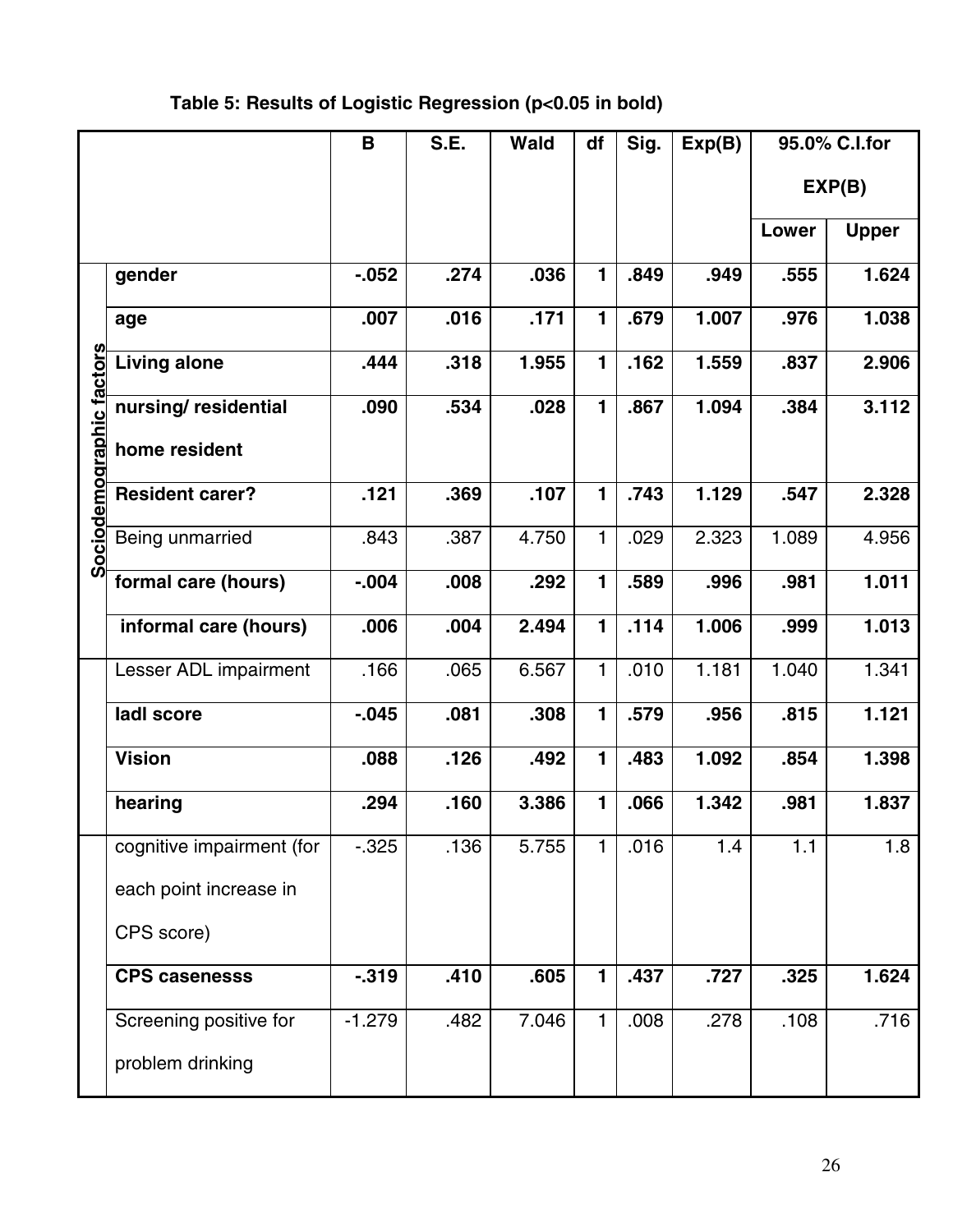|                   | <b>Psychiatric diagnosis</b>  | $-0.095$ | .352 | .073   | 1            | .787 | .909  | .456 | 1.814 |
|-------------------|-------------------------------|----------|------|--------|--------------|------|-------|------|-------|
|                   | <b>DRS caseness</b>           | .496     | .487 | 1.035  | 1            | .309 | 1.642 | .632 | 4.268 |
|                   | <b>DRS</b> score              | $-0.084$ | .085 | .982   | 1            | .322 | .920  | .779 | 1.085 |
|                   | <b>Dementia diagnosis</b>     | .222     | .305 | .527   | 1            | .468 | 1.248 | .686 | 2.270 |
|                   | Wandering                     | $-0.316$ | .306 | 1.064  | 1            | .302 | .729  | .400 | 1.329 |
| problems:         | <b>Verbal abuse</b>           | .156     | .395 | .156   | 1            | .693 | 1.169 | .539 | 2.538 |
|                   | <b>Physical abuse</b>         | $-0.007$ | .811 | .000   | 1            | .993 | .993  | .203 | 4.865 |
| <u>Behavioral</u> | <b>Socially inappropriate</b> | $-121$   | .497 | .059   | 1            | .808 | .886  | .334 | 2.350 |
|                   | Resisting care                | $-0.731$ | .280 | 6.802  | 1            | .009 | .481  | .278 | .834  |
|                   | <b>No. medications</b>        | .051     | .044 | 1.328  | 1            | .249 | 1.052 | .965 | 1.147 |
|                   | antipsychotics                | $-251$   | .369 | .462   | $\mathbf{1}$ | .497 | .778  | .378 | 1.604 |
|                   | <b>Anxiolytics</b>            | .477     | .402 | 1.409  | 1            | .235 | 1.612 | .733 | 3.544 |
| Medication        | <b>Antidepressants</b>        | $-243$   | .312 | .605   | 1            | .437 | .785  | .426 | 1.446 |
|                   | <b>Hypnotics</b>              | .208     | .322 | .416   | 1            | .519 | 1.231 | .655 | 2.315 |
|                   | No medication review in       | $-1.193$ | .239 | 24.881 | 1            | .000 | 3.3   | 2.1  | 5.3   |
|                   | last 6 months                 |          |      |        |              |      |       |      |       |
|                   | <b>Czech Republic</b>         | $-1.540$ | .664 | 5.373  | 1            | .020 | 4.7   | 1.3  | 17.2  |
|                   | <b>Denmark</b>                | $-147$   | .342 | .184   | $\mathbf{1}$ | .668 | .863  | .441 | 1.689 |
|                   | <b>Finland</b>                | .062     | .287 | .047   | $\mathbf{1}$ | .828 | 1.064 | .606 | 1.867 |
| Living in:        | <b>France</b>                 | .021     | .251 | .007   | 1            | .933 | 1.021 | .624 | 1.671 |
|                   | Germany                       | $-0.333$ | .129 | 6.635  | $\mathbf{1}$ | .010 | 1.4   | 1.1  | 1.8   |
|                   | Iceland                       | .112     | .142 | .622   | $\mathbf{1}$ | .430 | 1.119 | .847 | 1.478 |
|                   | <b>Italy</b>                  | .053     | .127 | .177   | $\mathbf{1}$ | .674 | 1.055 | .823 | 1.351 |